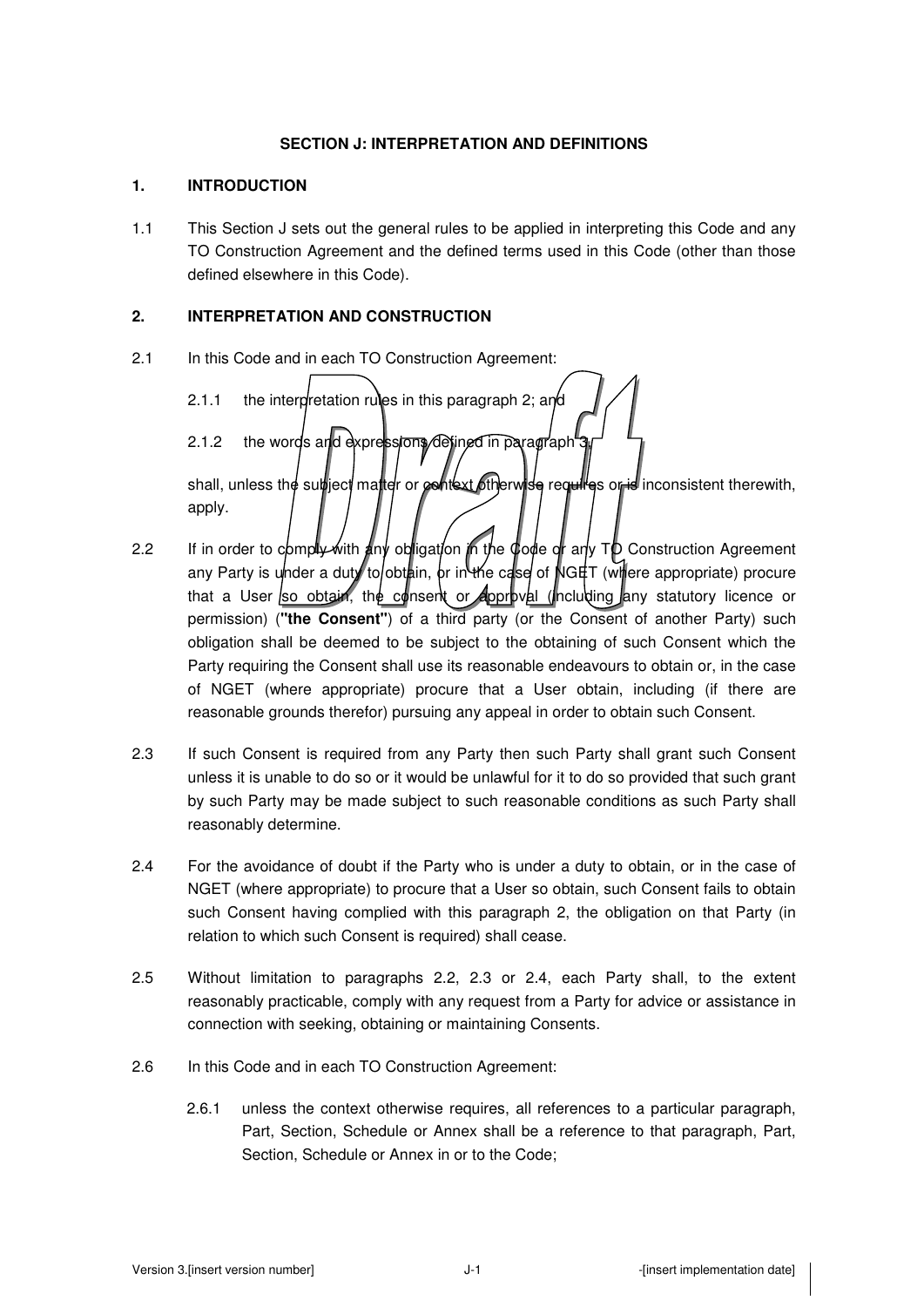- 2.6.2 a table of contents, headings and introductions are inserted for convenience only and shall be ignored in construing the Code or a TO Construction Agreement as the case may be;
- 2.6.3 references to the word "include" or "including" are to be construed without limitation to the generality of the preceding words;
- 2.6.4 a reference to an Act of Parliament or any part or section or other provision or schedule to an Act of Parliament is a reference to that Act of Parliament and to all orders, regulations, instruments or other subordinate legislation made under or deriving validity from the relevant Act of Parliament;
- 2.6.5 unless the context otherwise requires, any reference to an Act of Parliament, statutory provision, subordinate legislation or code ("Legislation") is a reference to such/Legislation as a hended and in force from time to time and to any Legislation which re-enacts of consplidates (with or without modification) any such Legislation; and
- 2.6.6 references to the masculine shall include the feminine and references in the singular shall include the plural and vice versa and words denoting persons shall include any individual, partnership, firm, company, corporation, joint venture, trust, association, organisation or other entity, in each case whether or not having separate legal personality.

## **3. DEFINITIONS**

The following terms shall have the following meanings:

| "Accession Agreement"                                      | an agreement in the form set out in Schedule One whereby a<br>Party Applicant accedes to the Framework Agreement;               |
|------------------------------------------------------------|---------------------------------------------------------------------------------------------------------------------------------|
| "Act"                                                      | the Electricity Act 1989;                                                                                                       |
| "Active Power"                                             | As defined in the Grid Code                                                                                                     |
| "Affected User"                                            | As defined in the CUSC                                                                                                          |
| "Affiliate"                                                | as defined in Standard Condition A1;                                                                                            |
| "Agreed Transitional<br>Timetable"                         | as defined in sub-paragraph 10.1.1 of Section I;                                                                                |
| "Agreement for<br>Energisation"                            | A written statement produced by the Transmission Owner<br>confirming that NGET may release an Energisation Notice to a<br>User; |
| "Agreement for Interim<br><b>Operational Notification"</b> | A written statement produced by the Transmission Owner<br>confirming that NGET may release an Interim Operational               |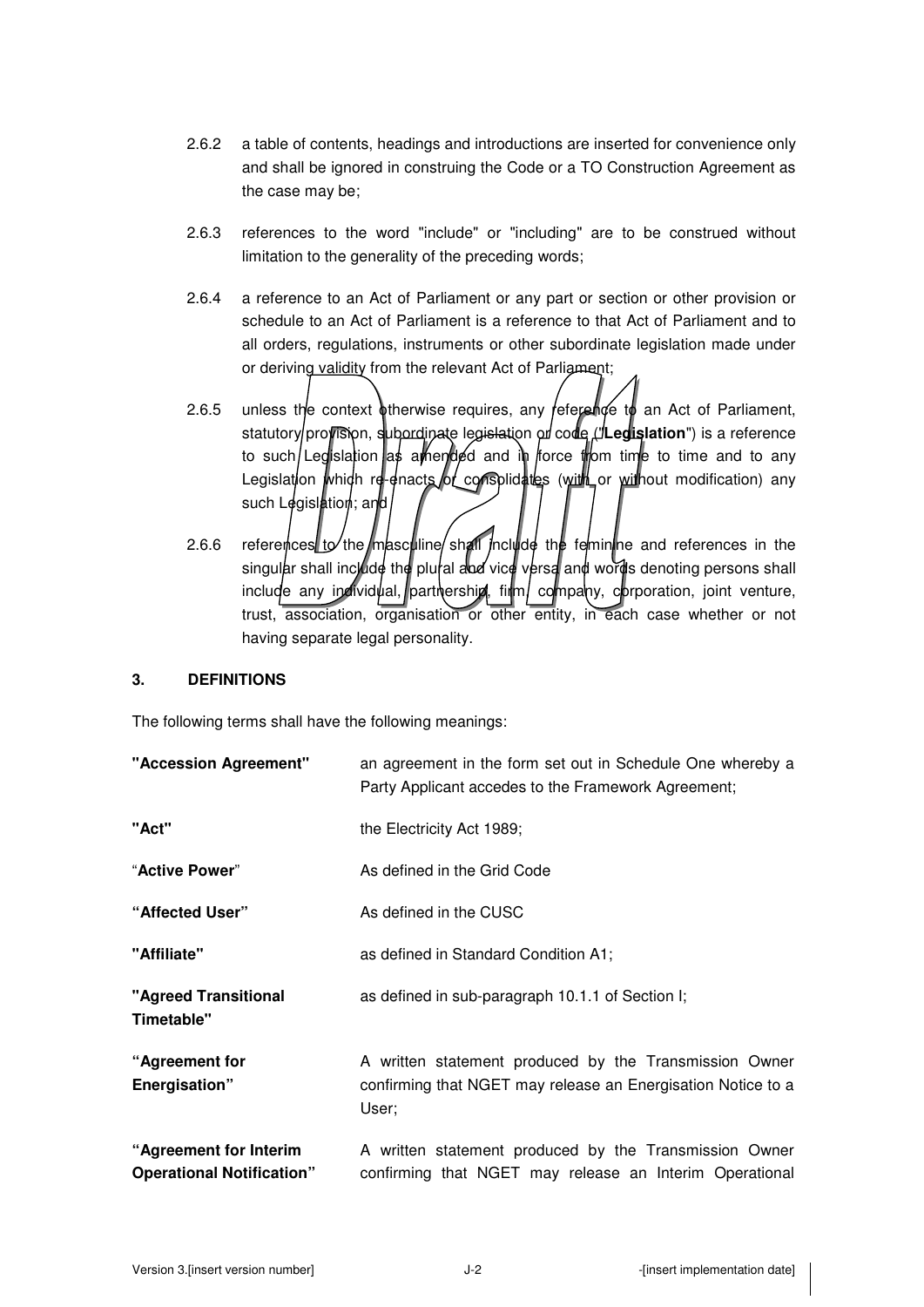Notification to a User;

**"Alternative Amendment"** an alternative to a Proposed Amendment proposed in accordance with Section B, sub-paragraph 7.2.2.8;

**Alternate Representatives** Persons appointed as such pursuant to Section B, subparagraph 6.1A

**"Amendment Procedures"** the procedures to be followed in respect of amendments to the Code as set out in Section B, paragraph 7;

**"Amendment Register"** The register established and maintained by the Committee Secretary in accordance with  $\sqrt{\frac{1}{2}}$  Section B, sub-paragraph  $7.2$  7.1; **"Amendment Report"** | | | the report  $\mathbb{I}$  respect  $\mathbb{I}$  of a Proposed Amendment or any Alternative Amendment as defined in Section B, sub-paragraph  $7.2.5.11$ **"Apparatus"** | **all equipment in which electrical conductors** are used, supported or of which they may form a part;

**"Applicable STC Objectives"** as defined in Standard Condition B12;

**"Approved Amendments"** Proposed Amendments including Urgent Amendment Proposals or Alternative Amendments to the Code approved by the Authority in accordance with Section B;

**"Assessment"** the analysis and impact assessment commissioned in accordance with and as defined in Section B, sub-paragraph 7.2.5.2;

**"Assessment and Report Phase"**  the process for assessing Proposed Amendments and any Alternative Amendments and formulating an Amendment Report as set out in Section B, sub-paragraph 7.2.5;

**"Authority"** the Gas and Electricity Markets Authority established under section 1 of the Utilities Act 2000;

"**Back-Stop Date**" the date by which an item of Derogated Plant is to attain its Required Standard, as specified in or pursuant to a Transmission Derogation;

"**Back-Up Protection**" as defined in the Grid Code;

**"Bank Account"** a separately designated bank account in the name of NGET at such branch of Barclays Bank PLC, or such branch of any other bank, in the City of London as is notified by NGET to the Transmission Owner, bearing interest from (and including) the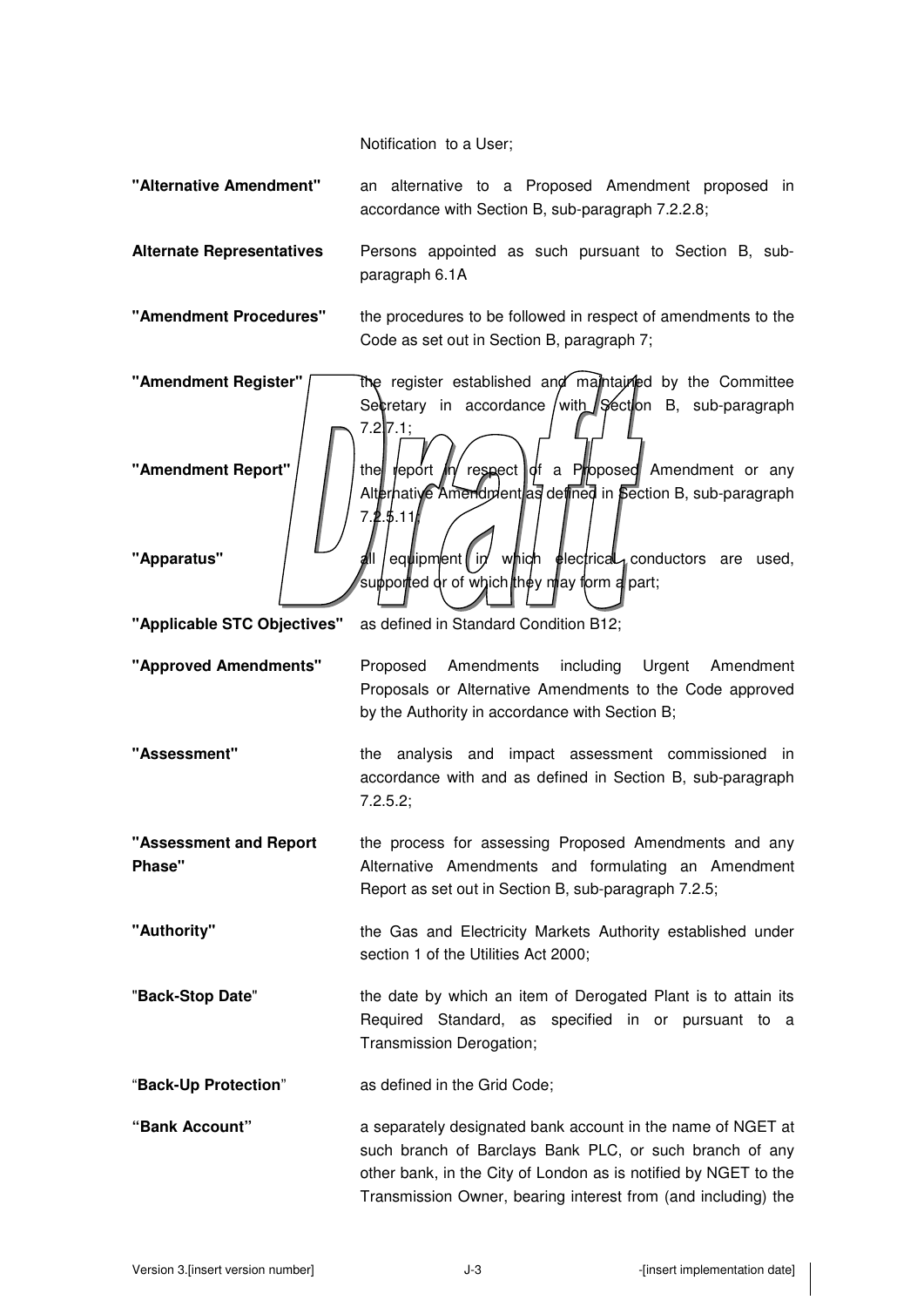date of deposit of principal sums to (but excluding) the date of withdrawal of principal sums from such account, mandated for withdrawal of principal solely by NGET against delivery of a Notice of Drawing for the amount demanded therein and mandated for the transfer of any interest accrued to the Bank Account to such bank account as the Transmission Owner may specify;

**"Base Rate"** in respect of any day, the rate per annum which is equal to the base lending rate from time to time of Barclays Bank PLC as at the close of business on the *immediately* preceding Business  $Day$ ; **"Bi-annual Estimate"**  $\bigcap$  the estimate of payments required to be provided by NGET to a Transmission Owner in respect of a Construction Project and defined in respect of each *Hansmission* Owner in its TO Construction Agreement with NGET for such Construction Project; "**Black Start**" for a recovery for a recovery from a Total Shutdown or Partial Shutdown **"BSC"** as defined in Standard Condition C1 of NGET's Transmission Licence; **"BSC Framework Agreement"**  as defined in Standard Condition C1 of NGET's Transmission Licence; **"Business Day"** any week day other than a Saturday on which banks are open for domestic business in the City of London; **"Business Personnel"** any person who: (a) is an officer of the Party; or (b) is an employee of the Party, carrying out any administrative, finance or other corporate services of any kind which, wholly or in part, relate in the case of NGET, to the Main Business and in the case of a Transmission Owner, the Transmission Business; or (c) is engaged by or on behalf of the Party as an agent, sub-contractor or adviser to or otherwise to perform work in relation to services for in the case of NGET the Main Business and in the case of a Transmission Owner, the Transmission Business,

and **"Business Personnel"** shall be construed accordingly;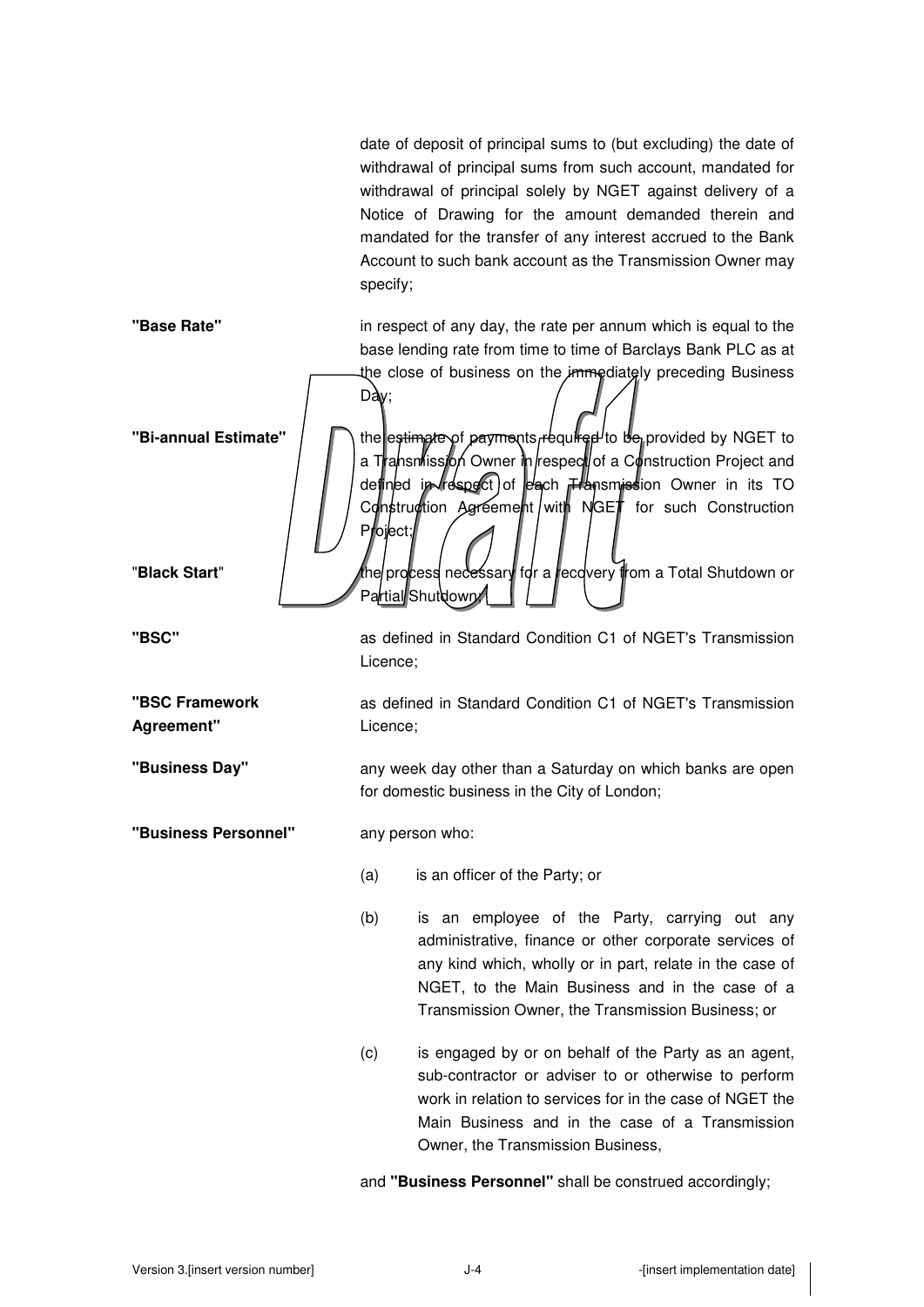| "Calendar Quarter"                                       | each of the three calendar month periods commencing on,<br>respectively, January 1, April 1, July 1 and September 1 each<br>calendar year;                                                                                                             |
|----------------------------------------------------------|--------------------------------------------------------------------------------------------------------------------------------------------------------------------------------------------------------------------------------------------------------|
| "Chair"                                                  | the person appointed in accordance with and as defined in<br>Section B, sub-paragraph 6.1.4;                                                                                                                                                           |
| "Change"                                                 | replacement,<br>addition,<br>refurbishment,<br>renovation,<br>any<br>modification, alteration, construction or withdrawal;                                                                                                                             |
| "Code"                                                   | this System Operator - Transmission Owner Code, as required<br>by Standard Condition B12, as amended or modified from time<br>to time and references to the Code include the Code as given<br>contractual force and effect by the Framework Agreement; |
| "Code Effective Date"                                    | the date of execution of the Framework Agreement;                                                                                                                                                                                                      |
| "Code Procedures"                                        | the procedures forming a part of this Code as more particularly<br>defined in Section A, pardgraph 2.3;                                                                                                                                                |
| "Code Voting Process"                                    | means that process set out in Section B, sub-paragraph 6.7;                                                                                                                                                                                            |
| "Code Website"                                           | the website for the Code established and maintained by NGET;                                                                                                                                                                                           |
| "Commissioned"                                           | Plant and Apparatus certified by the Independent Engineer as<br>having been commissioned in accordance with the relevant<br>Commissioning Programme;                                                                                                   |
| "Commissioning<br>Programme"                             | in relation to a particular Construction Project, as defined in the<br>Construction Agreement between NGET<br>TO<br>and<br>the<br>Transmission Owner to whose Transmission System the<br>Relevant Connection Site is or will be Connected;             |
| "Commissioning<br><b>Programme Commencement</b><br>Date" | as defined for a Commissioning Programme in the TO<br>Construction Agreement between NGET and the Transmission<br>Owner to whose Transmission System the Relevant<br>Connection Site is or will be Connected;                                          |
| "Committee"                                              | the committee established and defined under Section B, sub-<br>paragraph 6.1.1;                                                                                                                                                                        |
| "Committee Meeting"                                      | a meeting of the Committee as defined in Section B, sub-<br>paragraph 6.1.2;                                                                                                                                                                           |
| "Committee Secretary"                                    | the secretary appointed from time to time in accordance with<br>Section B, sub-paragraph 6.1.3;                                                                                                                                                        |
| "Communications Plant"                                   |                                                                                                                                                                                                                                                        |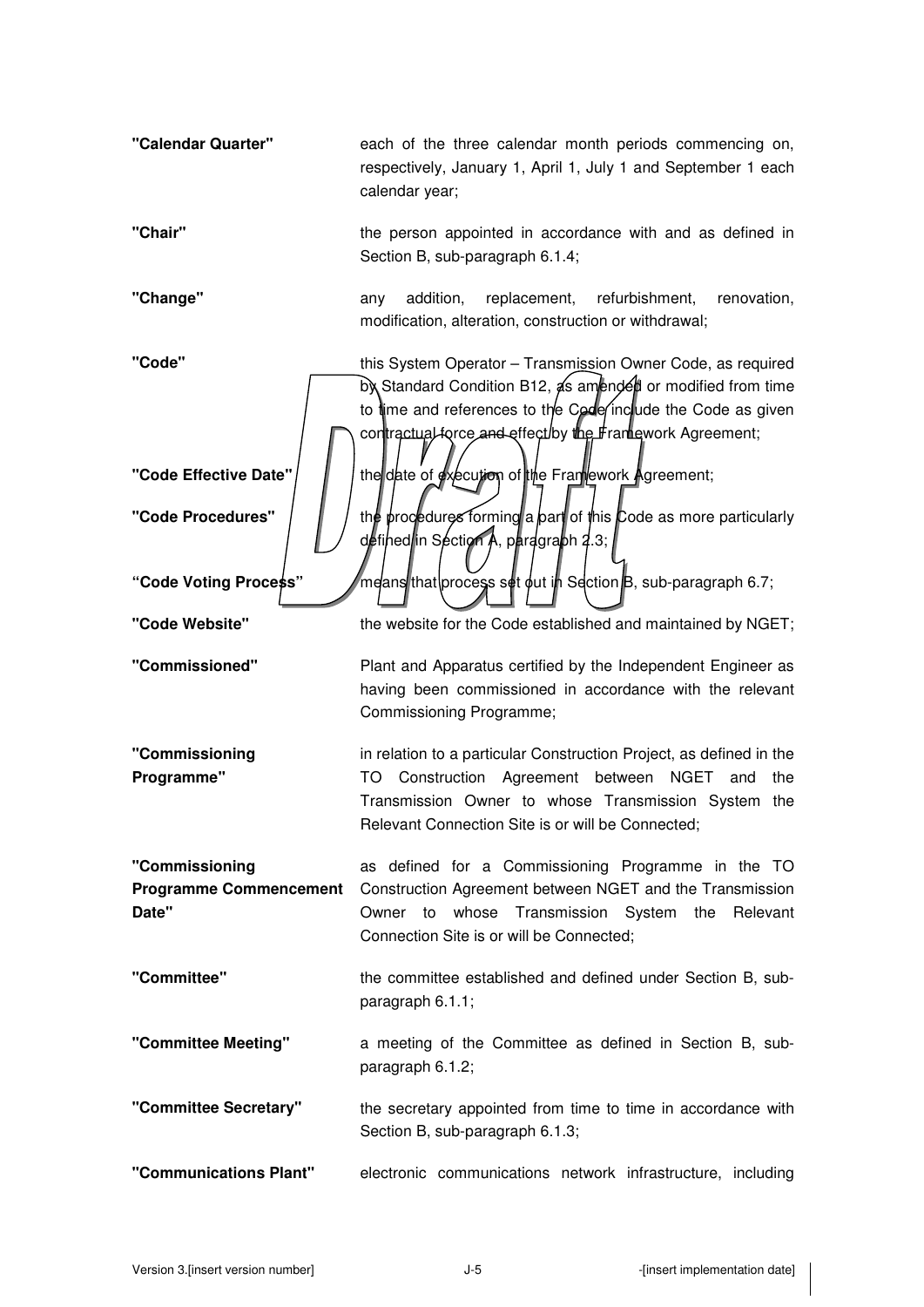control telephony, used to facilitate real-time communications;

**"Competent Authority"** the Secretary of State, the Authority and any local or national agency, authority, department, inspectorate, minister (including Scottish ministers), ministry, official or public or statutory person (whether autonomous or not) of, or of the government of, the United Kingdom or the European Community;

**"Completion Date"** in relation to a Construction Project, as defined in respect of each Transmission Owner in its TO Construction Agreement with NGET;

**"Confidential Information"** | means:

**"Condition C17 Statement"** as defined in Section C, Part Three (paragraph 8.1; (a)  $\int$  in the case of NGET, any information relating to the affairs of a Transmission Owner which is furnished to NGET or its Business Personnel under this Code or any T $\Phi$  Construction Agreement or pursuant to a direction under section 34 of the Act or pursuant to the provisions of the Fuel Security Code; and

- (b) in the case of a Transmission Owner, all data and information relating to the affairs of a Party or User supplied to it or its Business under the provisions of this Code or any TO Construction Agreement or pursuant to a direction under section 34 of the Act or pursuant to the provisions of the Fuel Security Code;
- **"Connection"** a direct connection to the GB Transmission System by a User (and "**Connected**" shall be construed accordingly);

**"Connection Conditions"** that part of the Grid Code which is identified as the Connection Conditions;

**"Connection Entry Capacity"**  the figure specified as such for a Connection Site and each Generating Unit as set out in the relevant NGET Construction Application;

**"Connection Point"** as defined in the Grid Code as at the Code Effective Date;

**"Connection Site"** each location at which User Equipment and Transmission Connection Assets required to connect that User to the GB Transmission System are situated. If two or more Users own or operate Plant and Apparatus which is connected at any particular location that location shall constitute two (or the appropriate number of) Connection Sites;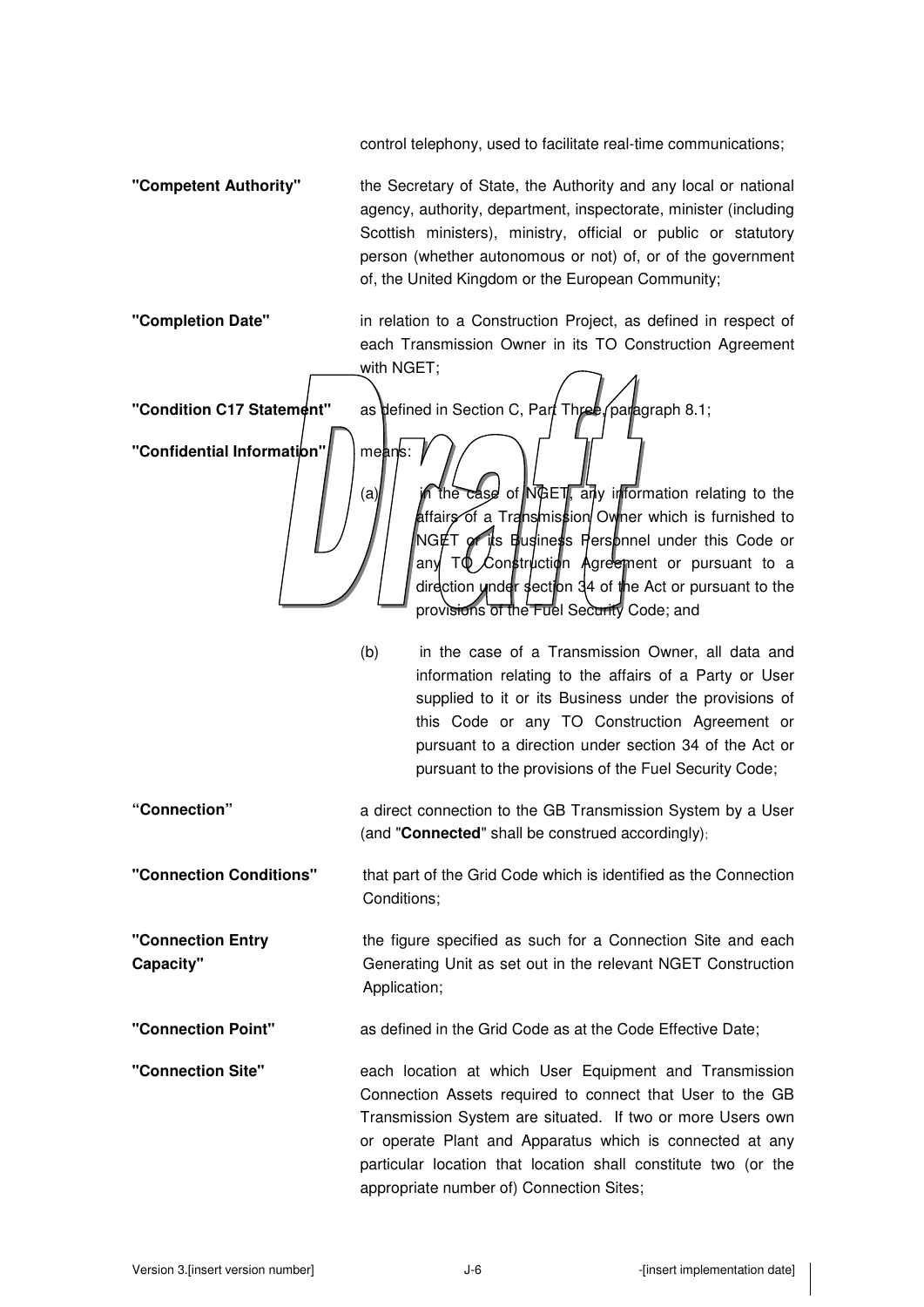as defined in Section D, Part One, sub-paragraph 2.6.1;

**"Connection Site Specification"** 

**Date"** 

**"Consents"** in relation to a particular Construction Project, as defined in the relevant TO Construction Agreement, and otherwise as defined in this Section J, paragraph 2.2;

**"Construction Assumptions** 

in respect of each Transmission Owner, the date on which such Transmission Owner:

(a) receives Construction Planning Assumptions from NGET pursuant to Section  $\beta$ ,  $\beta$  ard Two, paragraph 3.2; or

(b)  $\int$  receives notice that NGET does not intend to generate a set of Construction Planning Assumptions under Section D, Part Two, paragraph 3.3

relation to the Construction Project to which such  $\mathcal E$ onstruction Planning Assumptions apply;

**"Construction Party"** as defined in Section D, Part Two, paragraph 2.2;

**"Construction Planning Assumptions"**  The background comprising information held by NGET relating to the GB Transmission System, [and User System(s) (as appropriate)], including data submitted pursuant to or included within the Grid Code, CUSC Contracts and any other data held by NGET.

**"Construction Project"** as defined in Section D, Part Two, paragraph 2.1;

**"Core Industry Document"** as defined in Standard Condition A1;

**"Current User"** as defined in sub-paragraph 8.2.1of Section I;

**"Current User Application"** as defined in sub-paragraph 8.2.3 of Section I;

**"CUSC"** as defined in Standard Condition C1 of NGET's Transmission Licence;

**"CUSC Contract"** as defined in the Grid Code;

"**CUSC Framework Agreement**" as defined in Standard Condition C1 of NGET's Transmission Licence;

**"CUSC Party"** as defined in Standard Condition A1;

**"Customer"** a person to whom electrical power is provided (whether or not he is the provider of such electrical power) other than power to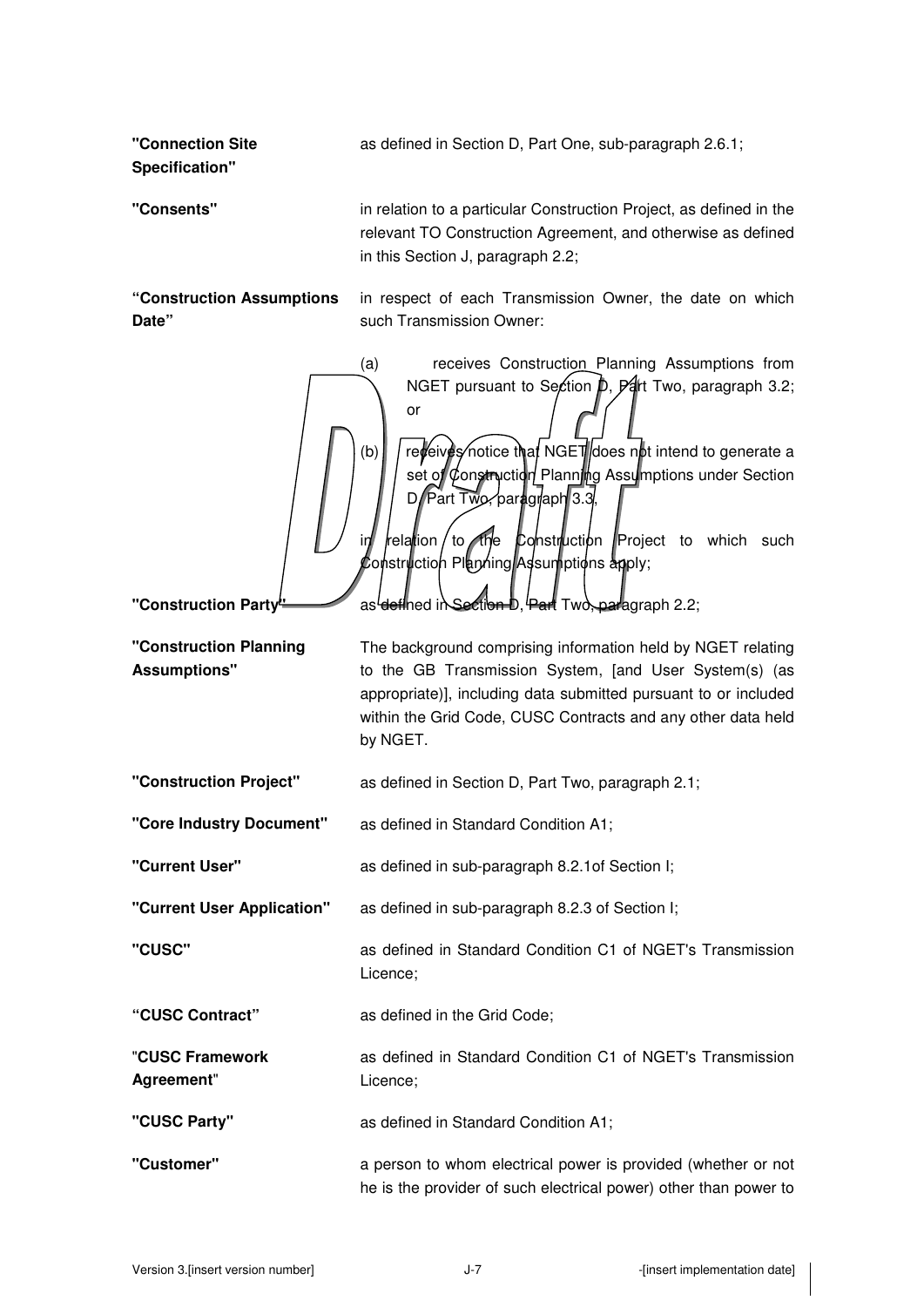meet Station Demand of that person;

- **"Data Registration Code"** that part of the Grid Code that is identified as the Data Registration Code;
- **"Decommissioning Actions"** the procedures, processes and steps required to be taken by Parties as defined in Section B, sub-paragraph 5.1.3;
- **"Decreasing User"** a User considering a reduction in their TEC to enable the Increasing User to increase their TEC as part of a TEC Trade;
- **"De-energisation" The movement of any isolator, breaker or switch or the removal** of any fuse whereby no electricity can flow to or from the relevant System through User Equipment;

**"Default Interest Rate" | | | the Base Rate at the due date for payment of an amount under** the  $\phi$  ode plus two per cent per annum

**"Default Planning Boundary"** 

**"Derogated Plant "** Plant or Apparatus which is the subject of a Transmission Derogation;

the boundary between a/Transmission Owner's Transmission ystem and a User System that is considered as the default by Transmission, Owner for the purpose of planning and developing the GB Transmission System in relation to Construction Projects at a Relevant Connection Site and determined in accordance with Section D, Part One, paragraph

**"De-Synchronised Island Procedure"**  as defined in the Grid Code as at the Code Effective Date;

3;

**"Directive"** includes any present or future directive, requirement, instruction, direction or rule of any Competent Authority, (but only, if not having force in law, if compliance with the Directive is in accordance with the general practice of persons to whom the Directive is addressed) and includes any modification, extension or replacement thereof then in force;

- **"Disclose"** disclose, reveal, report, publish or transfer by any means and **"Disclosure"** and **"Disclosing"** shall be construed accordingly;
- **"Dispute"** a failure to agree or other dispute between the Parties under or otherwise arising in relation to the subject matter of the Code or a TO Construction Agreement including, without limitation, a dispute involving a breach or alleged breach of this Code or a TO Construction Agreement;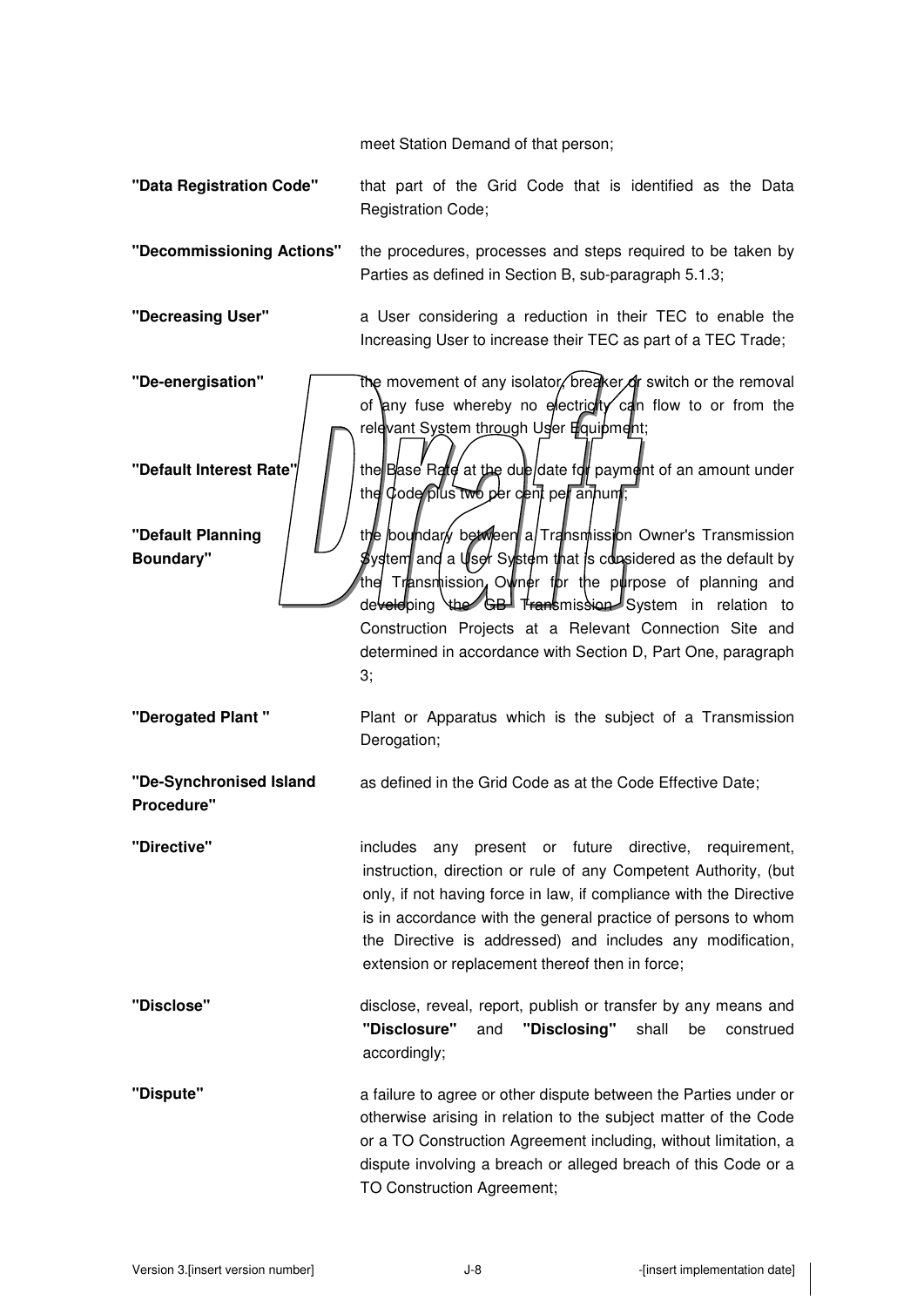**"Dispute Notice"** a notice sent to the Authority and each of the other Dispute Parties in order to raise a Dispute under Section H, paragraph 3.2 setting out the details of the Dispute;

**"Dispute Parties"** a Party initiating a Dispute and each other Party which is, or is likely to be, materially affected by such Dispute;

"**Distribution Code(s)**" the distribution code(s) drawn up pursuant to Distribution Licences as from time to time revised in accordance with such licences;

**"Distribution Licence"** a licence issued under section 6(1)(c) of the Act;

**"Electricity Arbitration Association"** 

**"Embedded Transmission Bilateral Agreement"** 

**"Embedded Transmission Counterparty"** 

**"Embedded Transmission Counterparty Equipment"** 

**"Embedded Transmission Interface Agreement"** 

**"Embedded Transmission Interface Asset(s)"** 

**"Distribution System"** | as defined in the CUSC as at the Code Effective Date;

**"Earthing"** | | as defined in the Grid Code as anthe Code Effective Date;

**"Effective Date" I** In relation to each TG Construction Agreement, unless otherwise agreed between the relevant Parties, the date of execution of Such 70 Construction Agreement;

> the unincorporated members' club of that title formed inter alia to promote the efficient and economic operation of the procedure for the resolution of disputes within the electricity supply industry by means of arbitration or otherwise in accordance with its arbitration rules;

an agreement, between NGET and a holder of a Distribution Licence, which governs the terms by which an Offshore Transmission Owner's Transmission System can connect and remain connected to a Distribution System at an Embedded Transmission Interface Site;

in the context of an Embedded Transmission Interface Site, the holder of a Distribution Licence with whom NGET has an Embedded Transmission Bilateral Agreement;

> the Plant and Apparatus owned by an Embedded Transmission Counterparty;

an agreement entered into by a Transmission Owner with an Embedded Transmission Counterparty pursuant to Section C, Part Three, paragraph 3.4;

the assets specified as Transmission Interface Assets:

- (a) in the Embedded Transmission Interface Site Specification; and
- (b) in relation to assets still being constructed, in the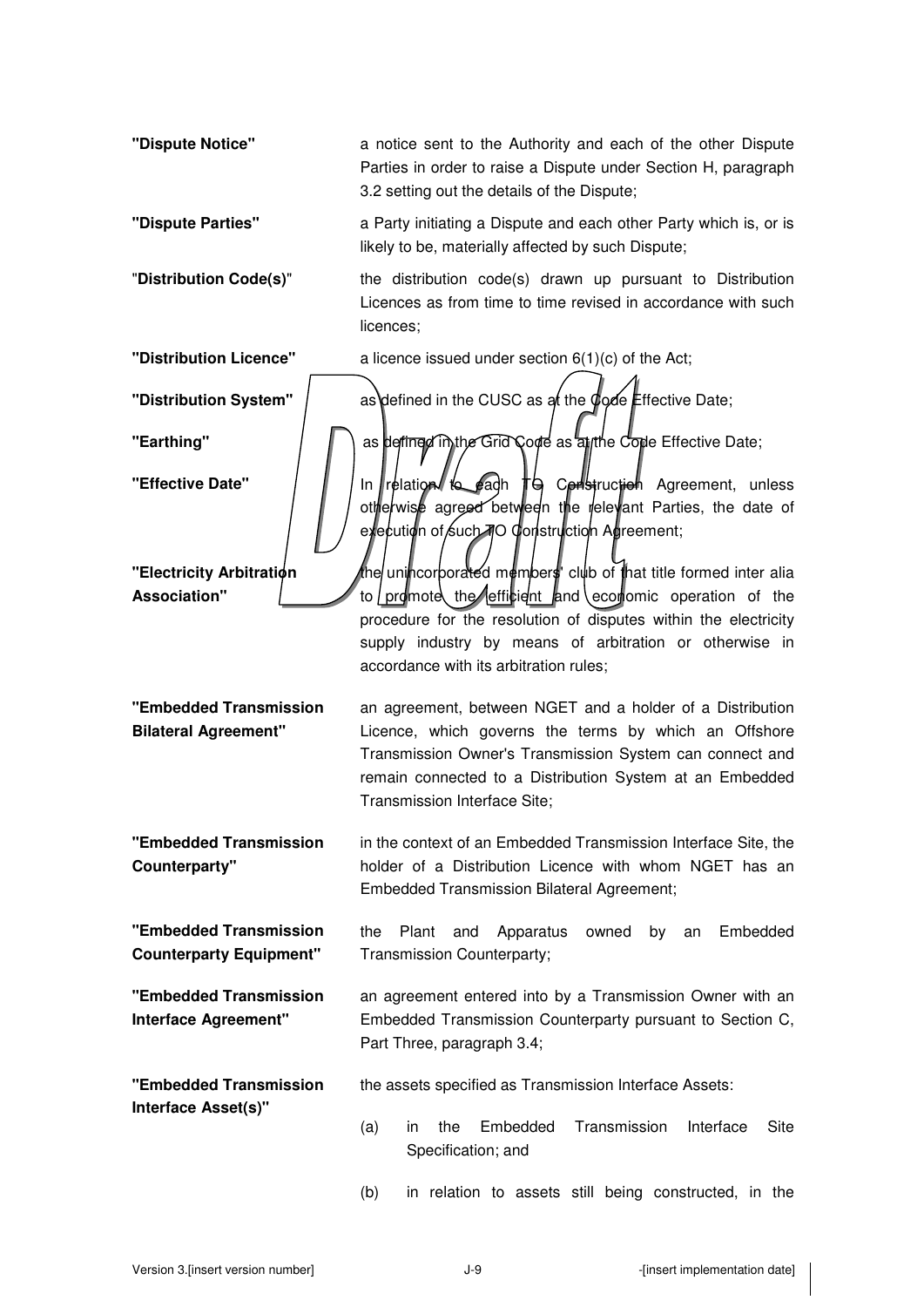relevant TO Construction Agreement;

**"Embedded Transmission Interface Site"** 

each location at which Plant and/or Apparatus forming part of an Offshore Transmission System and Plant and/or Apparatus forming part of a Distribution System required to connect that Offshore Transmission System to the Distribution System (or vice versa) are situated.

as defined in Section D, Part One, sub-paragraph 2.8.1

**"Embedded Transmission Interface Site Specification"** 

**"Embedded User"** any User whose User Equipment is not Connected; **"Emergency Return to Service Time"**  the period of time required for a Transmission Owner to restore the part( $\frac{1}{2}$  of a Transmission System affected by an Outage so that such  $p$  art(s) or  $q$  any other relevant parts of the Transmission System  $\epsilon$ an again be made available, to the extent identified in the Outage Plan, for the purpose of  $\epsilon$  conveying and affecting the flow of electricity pursuant to Section C, Part Two, sub-paragraph 3.7.7; **"Energisation" the movement of any isolator, breaker** or switch or the insertion of any fuse so as to enable Energy to flow from and to the relevant System through Equipment (and "**Energised**" shall be construed accordingly); **"Energy"** the electrical energy produced, flowing or supplied by an electric circuit during a time interval, being the integral with respect to time of the power, measured in units of watt-hours or standard multiples thereof i.e. 1000  $Wh = 1kWh$ 1000  $kWh = 1$  MWh  $1000MWh = 1$  GWh 1000 GWh =  $1$  TWh **"Engineering Charges"** the charges levied, by each Transmission Owner, in relation to a NGET Construction Application or NGET Request for a Statement of Works; **"Evaluation Phase"** the phase for evaluation of Proposed Amendments and any Alternative Amendments under Section B, sub-paragraph 7.2.4; **"Event"** an unscheduled or unplanned occurrence on, or relating to, a Transmission System including, without limitation, faults,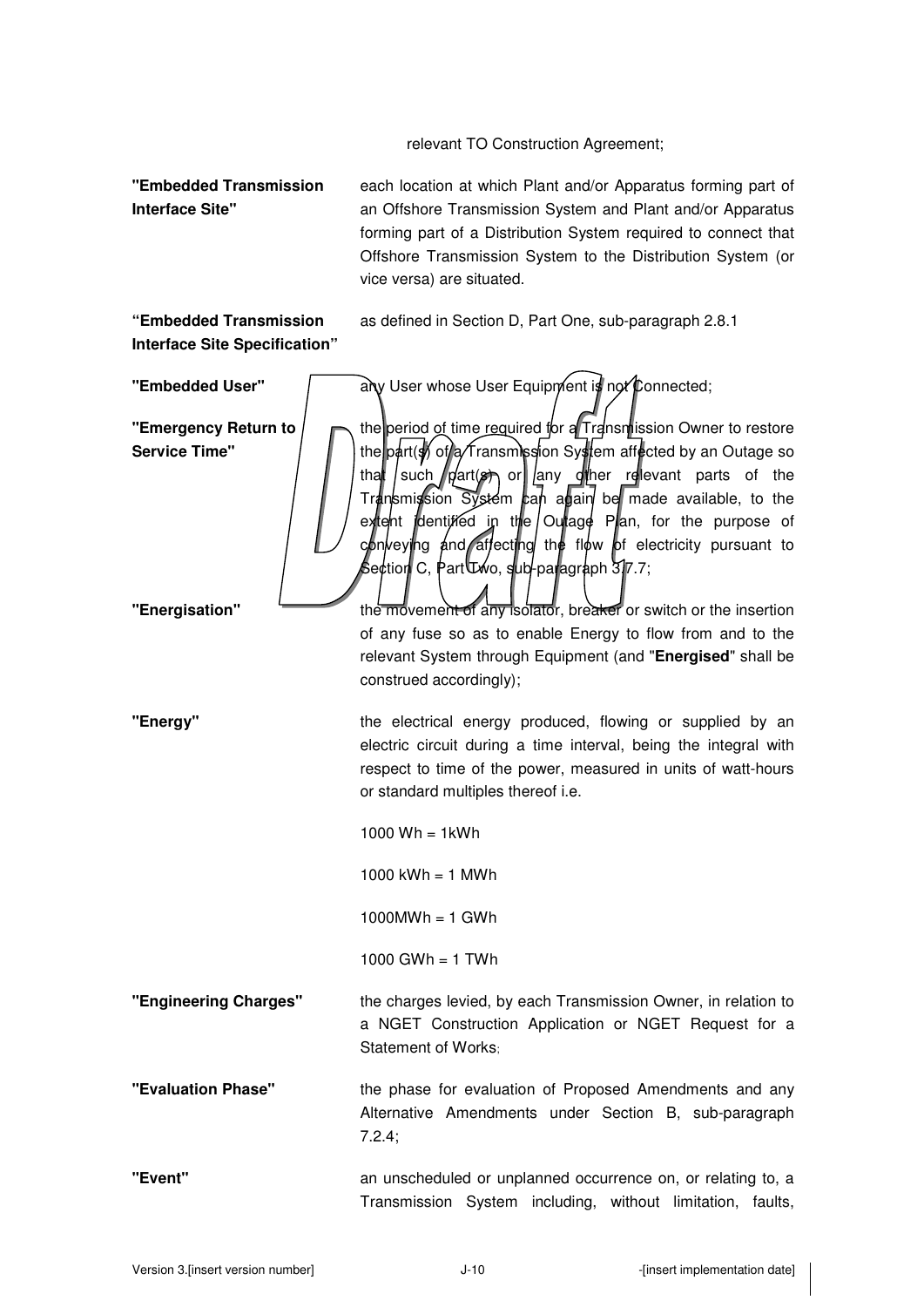incidents, breakdowns and adverse weather conditions;

**"Exchange Rate Request"** as defined in the CUSC as at the Code Effective Date;

**"Exemption"** an exemption granted under section 5 of the Act;

"**External Interconnections**" as defined in the Grid Code as at the Code Effective Date;

**"Financial Year"** the period of 12 months ending on 31 March in each calendar year;

**"Flexibility Parameters"** as defined in Section C, Part Two, paragraph 3.7;

**"Force Majeure"** | \_ in relation to any Party, any event or circumstance which is beyond the reasonable control of such Plarty and which results in  $\frac{b}{c}$  causes /the failure of that Party to perform any of its obligations under the Code including act of God, strike, lockout or other industrial disturbance, act of the public enemy, war declared or undeclared, threat of war, terrorist act, blockade, revolution, / rigt, / insurrection, divil commotion, public demonstration, sabotage, act of vandalism, lightning, fire, storm. flood, earthquake, accumblation of snow or ice, lack of water arising from weather or environmental problems, explosion, fault or failure of Plant and Apparatus (which could not have been prevented by Good Industry Practice), governmental restraint, Act of Parliament, other legislation, bye law and Directive (not being any order, regulation or direction under sections 32, 33, 34 and 35 of the Act) provided that lack of funds or performance or non-performance by an Other Code Party shall not be interpreted as a cause beyond the reasonable control of that Party and provided, for the avoidance of doubt, that weather conditions which are reasonably to be expected at the location of the event or circumstance are also excluded as not being beyond the reasonable control of that Party;

**"Forecast Offshore Construction Cost"**  the forecast total cost of Offshore Construction Works as set out in the relevant Offshore TO Construction Agreement;

**"Frequency"** the number of alternating cycle per second (expressed in Hertz) at which a System is running;

**"Framework Agreement"** the agreement of that title, in the form approved by the Secretary of State, by which this Code is made contractually binding between the parties to that agreement, as amended from time to time with the approval of the Secretary of State;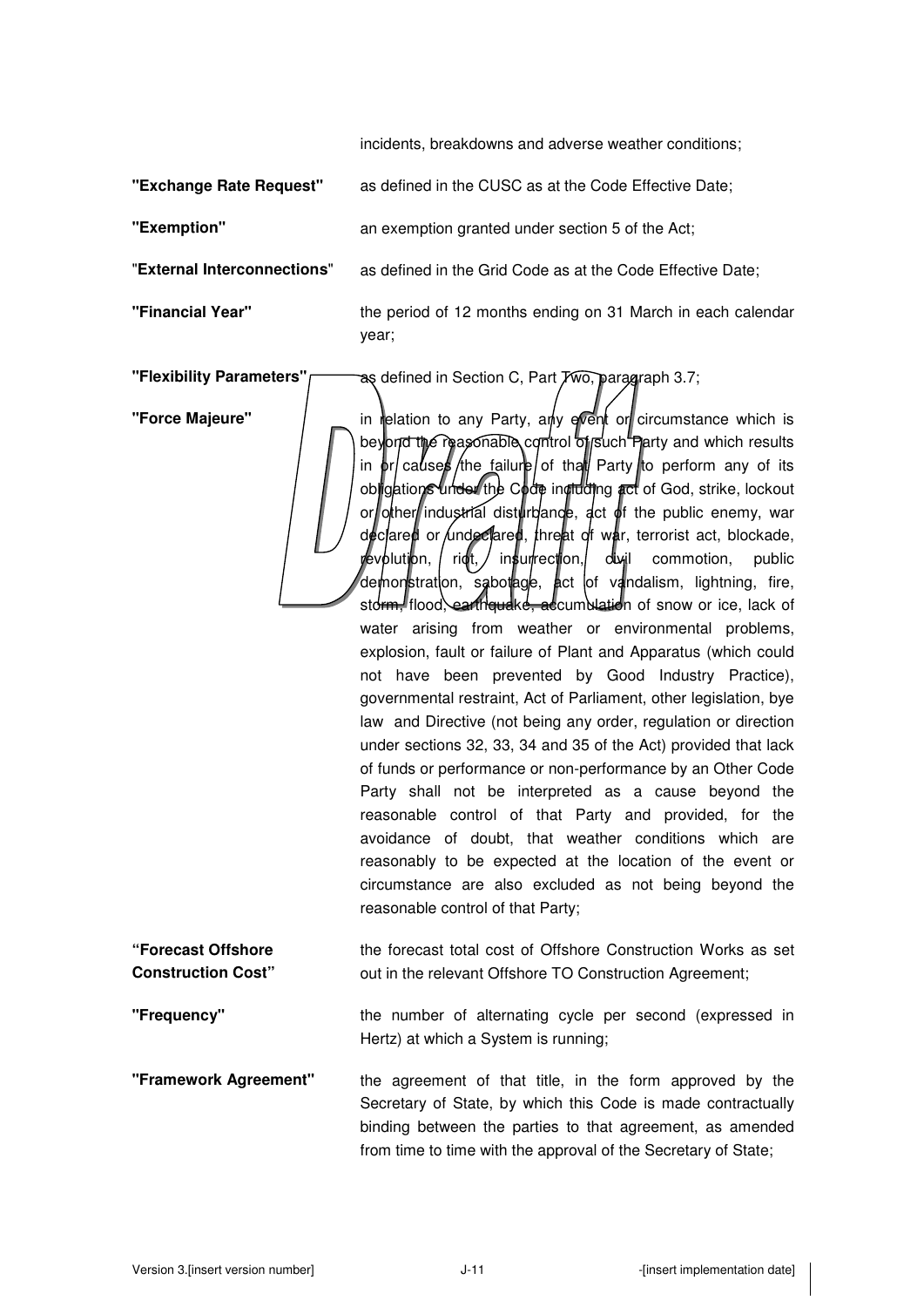| "Fuel Security Code"                                | the Code of that name designated by the Secretary of State, as<br>from time to time modified in accordance with the Transmission<br>Licences ;                                                                                                                                                                                    |
|-----------------------------------------------------|-----------------------------------------------------------------------------------------------------------------------------------------------------------------------------------------------------------------------------------------------------------------------------------------------------------------------------------|
| "Generating Unit"                                   | unless otherwise provided in the Grid Code as at the Code<br>Effective Date any Apparatus which produces electricity;                                                                                                                                                                                                             |
| "Generator"                                         | a person who generates electricity under licence or exemption<br>under the Act;                                                                                                                                                                                                                                                   |
| "Go Live Date"                                      | the date which the Secretary of State indicates in a direction<br>shall be the BETTA go-live date;                                                                                                                                                                                                                                |
| "Good Industry Practice"<br>"Great Britain" or "GB" | in relation to any undertaking and any circumstances, the<br>exercise of that degree of $\frac{1}{2}$ kill, diligence, prudence and<br>foresight which would reasonably and ordinarily be expected<br>from a skilled/and experienced pperator engaged in the same<br>type of undertakthg under the same of similar circumstances; |
|                                                     | the land mass of England and Wales and Scotland, including<br>i/hternallwaters;                                                                                                                                                                                                                                                   |
| "Grid Code"                                         | of that dame drawn up pursuant to NGET's<br>the code<br>Transmission Licence, as from time to time modified in<br>accordance with NGET's Transmission Licences;                                                                                                                                                                   |
| Group                                               | means, in respect of each Party Category and subject to<br>Section B, sub-paragraph 6.7.3, each Party that is a member<br>of that Party Category collectively with that Party's Affiliates (if<br>any) who are also members of that Party Category.                                                                               |
| "High Voltage" or "HV"                              | as defined in the Grid Code as at the Code Effective Date;                                                                                                                                                                                                                                                                        |
| "Implementation Date"                               | the date proposed as the date for the implementation of a<br>Proposed Amendment or any Alternative Amendment in<br>accordance with and as defined in Section B, sub-paragraph<br>7.2.5.8(e);                                                                                                                                      |
| "Implementation Dispute"                            | as defined in Section H, paragraph 4.6;                                                                                                                                                                                                                                                                                           |
| "Increasing User"                                   | a User considering an increase in their TEC as a direct result<br>of a reduction in the Decreasing User's TEC as part of a TEC<br>Trade;                                                                                                                                                                                          |
| "Independent Engineer"                              | the engineer specified as such in a TO Construction<br>Agreement. Provided that:                                                                                                                                                                                                                                                  |
|                                                     | where the Parties to the TO Construction Agreement fail<br>(a)<br>to agree on a suitable engineer within 120 days of the                                                                                                                                                                                                          |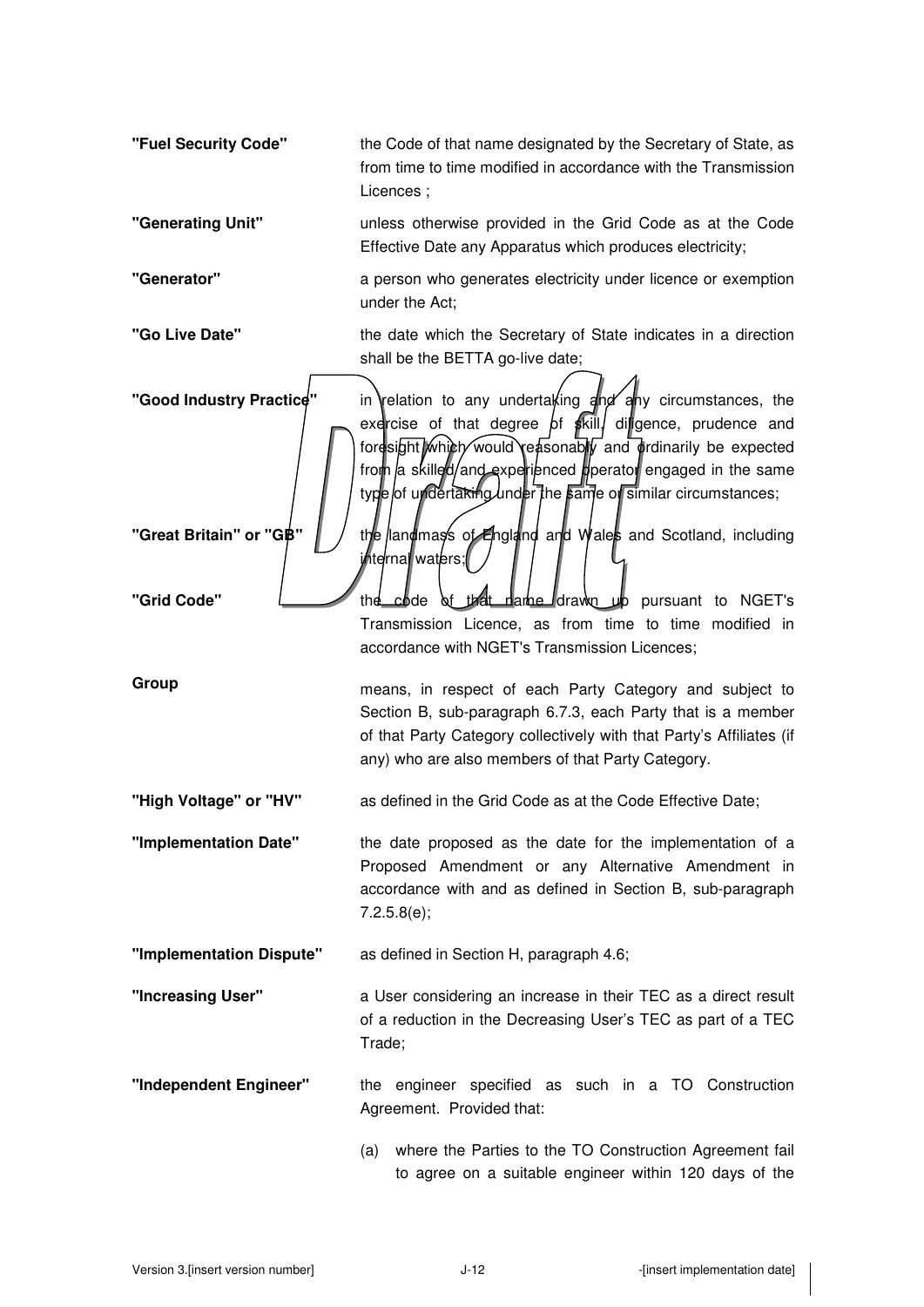date of the TO Construction Agreement; or

(b) where any Independent Engineer appointed from time to time shall fail, refuse or cease to act in a capacity set out in the TO Construction Agreement and no substitute engineer of suitable standing and qualification can be agreed by the Parties to the TO Construction Agreement within 30 calendar days;

then such engineer as the President of the Institution of Electrical Engineers shall, on the application of either Party, nominate shall be the Independent Engineer.

patents, trade marks, service marks, rights in designs, trade names, copyrights and topography rights (whether or not any of the same are registered and including applications for redistration of any of the same) and rights under licences and consents in relation to any of the same and all rights or forms protection of a similar nature or having equivalent or similar effect to any of the same which may subsist anywhere in the world;

**"Intellectual Property Rights"** 

"**Interface Point**" as the context admits or requires either;

- (a) the electrical point of connection between an Offshore Transmission System and an Onshore Transmission System, or
- (b) the electrical point of connection between an Offshore Transmission System and an Onshore Distribution System;
- "**Interface Point Capacity**" the maximum amount of Active Power transferable at the Interface Point as declared by an Offshore Transmission Owner, expressed in whole MW;
- **"Interim Operational Notification"**  Certification issued by NGET to the User from time to time to allow the User Equipment to be, or remain, synchronised.
- **"Interim SYS"** the interim SYS referred to in Standard Condition C11 of NGET's Transmission Licence;

**"Interconnector"** as defined in the BSC as at the Code Effective Date;

**"Interface Agreement"** an agreement entered into by a Transmission Owner with a User pursuant to Section C, Part Three, paragraph 3.1 or an agreement entered into by a Transmission Owner with another Transmission Owner pursuant to Section C, Part Three,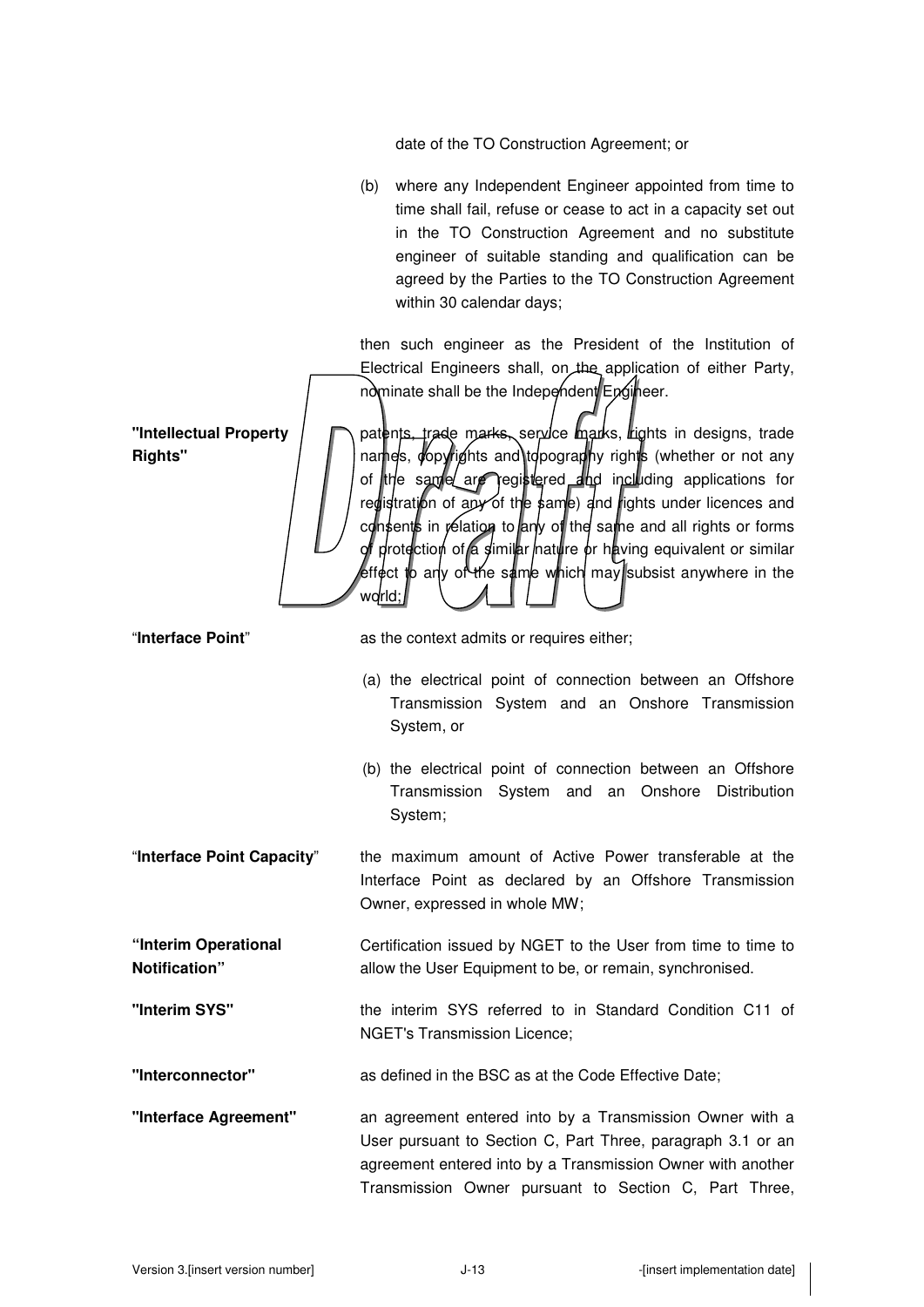paragraph 3.2;

"**Intermittent Power Source**" As defined in the Grid Code **"Interruption"** As defined in the CUSC; **"Interruption Charges"** The charges to be paid by the relevant Transmission Owner to NGET, as determined in accordance with Schedule Ten Part Four; **"Interruption Period"** As defined in the CUSC; "Investigation Party" | as\defined in Section C, Part Three, sub-paragraph 4.2.1; **"Isolation"** | | as defined in the Grid Code as aftic Code Effective Date; "**Joint Investigation"**  $\|\cdot\|$  an investigation conducted jointly by Investigation Parties and, where relevant, other persons into a Significant Incident or Related Significant lincidents or a Possible Relevant hterruption/under/Section C∥Part Three, paragraph 4.2; "**Joint Project Party"** as defined in Section **D**, Part Two, paragraph 8.1; **"Legal Requirement"** any Act of Parliament, regulation, licence or Directive; **"Legislation"** as defined in paragraph 2.6.5 of this Section J; **"Letter of Credit"** (a) in respect of Section D, Paragraph 8.4.2 shall mean an irrevocable standby letter of credit in a form reasonably satisfactory to NGET but in any case expressed to be governed by the Uniform Customs and Practice for Documentary Credits 1993 Revision ICC Publication No. 500 or such other form as may be reasonably satisfactory to NGET and allowing for partial drawings and providing for the payment to NGET on demand forthwith on and against NGET's delivery to the issuer thereof of a Notice of Drawing of the amount demanded therein; (b) in all other cases shall mean an unconditional irrevocable standby letter of credit in such form as NGET may reasonably approve issued for the account of the Transmission Owner in sterling in favour of NGET, allowing for partial drawings and providing for the payment to NGET forthwith on demand by any United Kingdom clearing bank or any other bank which in each case has a long term debt rating of not less than single "A" by Standard and Poor's Corporation or by Moody's Investors Services, or such other bank as NGET may approve and which shall be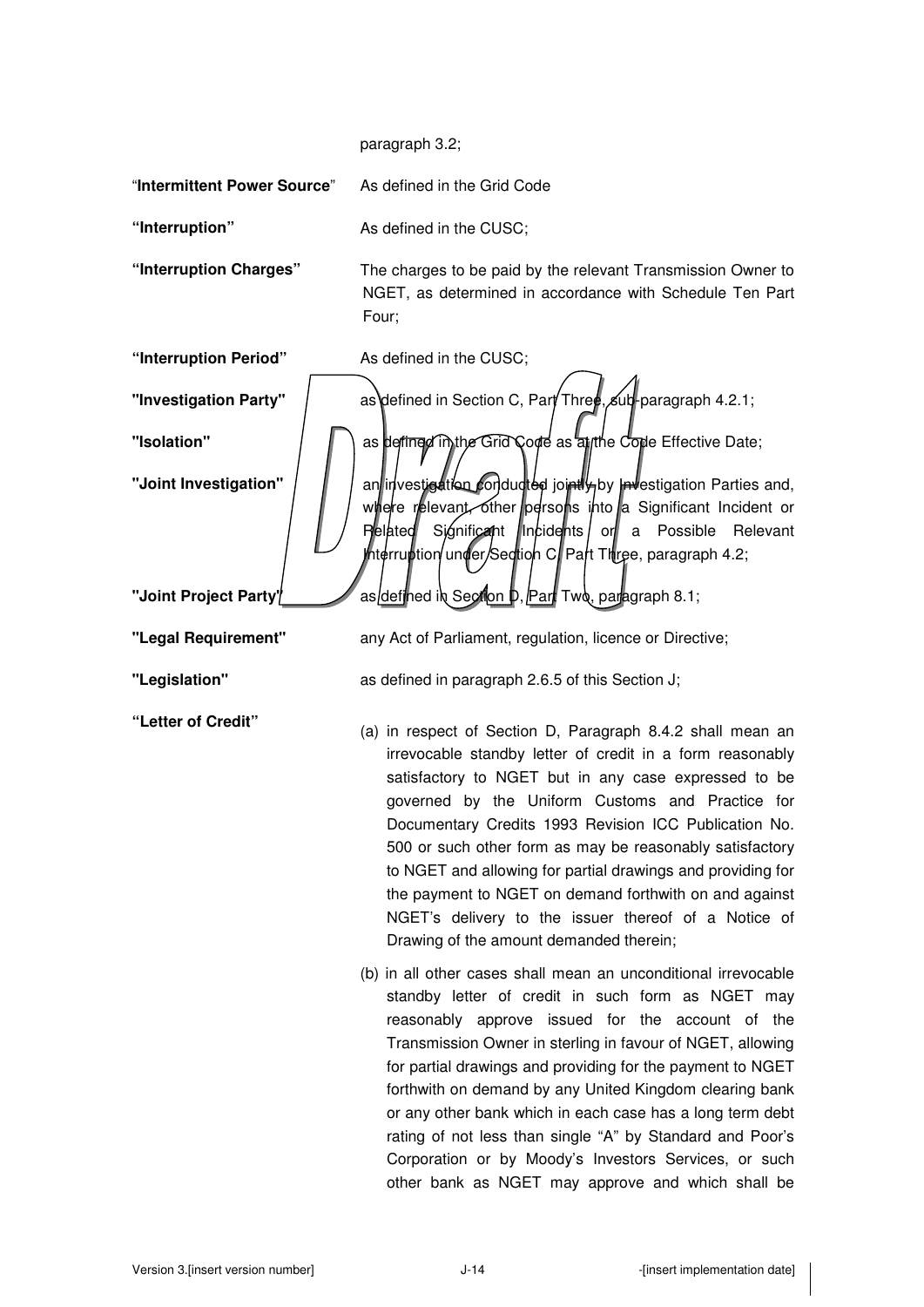available for payment at a branch of the issuing bank

**"Licence Standards"** the standards and requirements, in respect of each Party, referred to in its Transmission Licence and in accordance with which: (a) such Party is required to plan and develop its Transmission System; and (b) NGET is required to co-ordinate and direct the flow of electricity onto and over the GB Transmission System, as varied from time to time in respect of a Transmission Owner by a Transmission Derogation or, in the case of NGET, by any relevant direction issued by the Authority **"Liquidated Damages"** | as defined separately between NGET and each Transmission Owner undertaking Works as part of a Construction Project in an applicable TO Construction Agreement; **"Liquidated Damages Liability"**  means the liquidated damages liability as set out in the rel<del>eval</del>ht TO **"Local Joint Restoration Plan"**  as defined in the Grid Code as at the Code Effective Date; **"Local Safety Instructions"** as defined in the Grid Code as at the Code Effective Date; **"Local Switching Procedure"**  as defined in the Grid Code as at the Code Effective Date; **"Low Voltage" or "LV"** as defined in the Grid Code as at the Code Effective Date; **"Main Business"** any business of NGET as at the Code Effective Date and any business which NGET must carry out under its Transmission Licence; **"Material Effect"** where used in relation to the identification of a Modification only, shall mean an effect causing: (a) NGET or a Transmission Owner to effect any works or to alter the manner of operation of Transmission Plant or Transmission Apparatus at a Connection Site; or (b) a User to effect any works or to alter the manner of operation or Plant or Apparatus at the Connection Site or the site of connection,

which, in either case, involves NGET or the relevant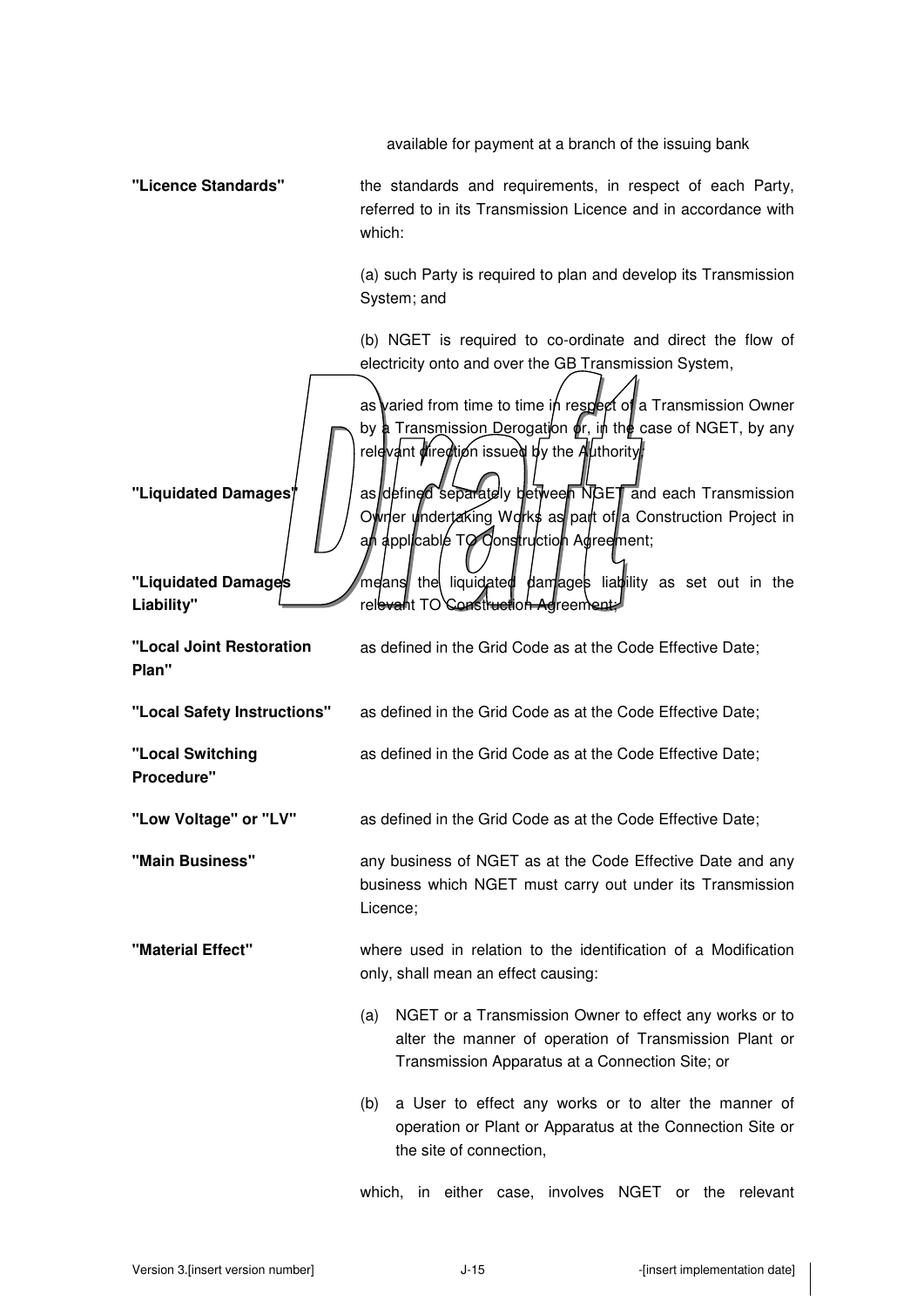Transmission Owner or User in expenditure of more than £10,000;

The phrase "material effect" where otherwise used in the Code shall not be construed as being so limited.

**"Medium Voltage" or "MV"** as defined in the Grid Code as at the Code Effective Date;

**"Modification"** any:

(a) actual or proposed replacement, renovation, modification, alteration, or construction by or on behalf of a User or a Transmission Owner to either the User's Plant or Apparatus or the manner of its operation or the Transmission Owner's Transmission Plant or Transmission Apparatus or the manner of its operation which in either case has or may have a Material Effect on a User at a particular Connection Site;

Replacement of Assets (irrespective of whether such Replacement of Assets has a Material Effect on a User at a particular Connection Site); or

- (c) increase in Transmission Entry Capacity, not otherwise associated with the construction or modification of User Equipment, requested by a User under the CUSC;
- (d) Transmission Construction Works associated with an earlier Request for a Statement of Works; or
- (e) a material change in the Construction Planning Assumptions concerning the proposed design of an Offshore Transmission System upon which an accepted TO Construction Offer was based;

as defined in Standard Condition A1;

has the meaning set out in Schedule 1 of NGET's Transmission Licence;

as defined in Section C, Part Three, paragraph 8.5;

as defined in Section C, Part Three, paragraph 8.3;

**"National Electricity Transmission System"** 

**"National Electricity Transmission System** 

**"National Electricity Transmission System Performance Report"** 

**"National Electricity Transmission System Performance Report** 

**Operator Area"**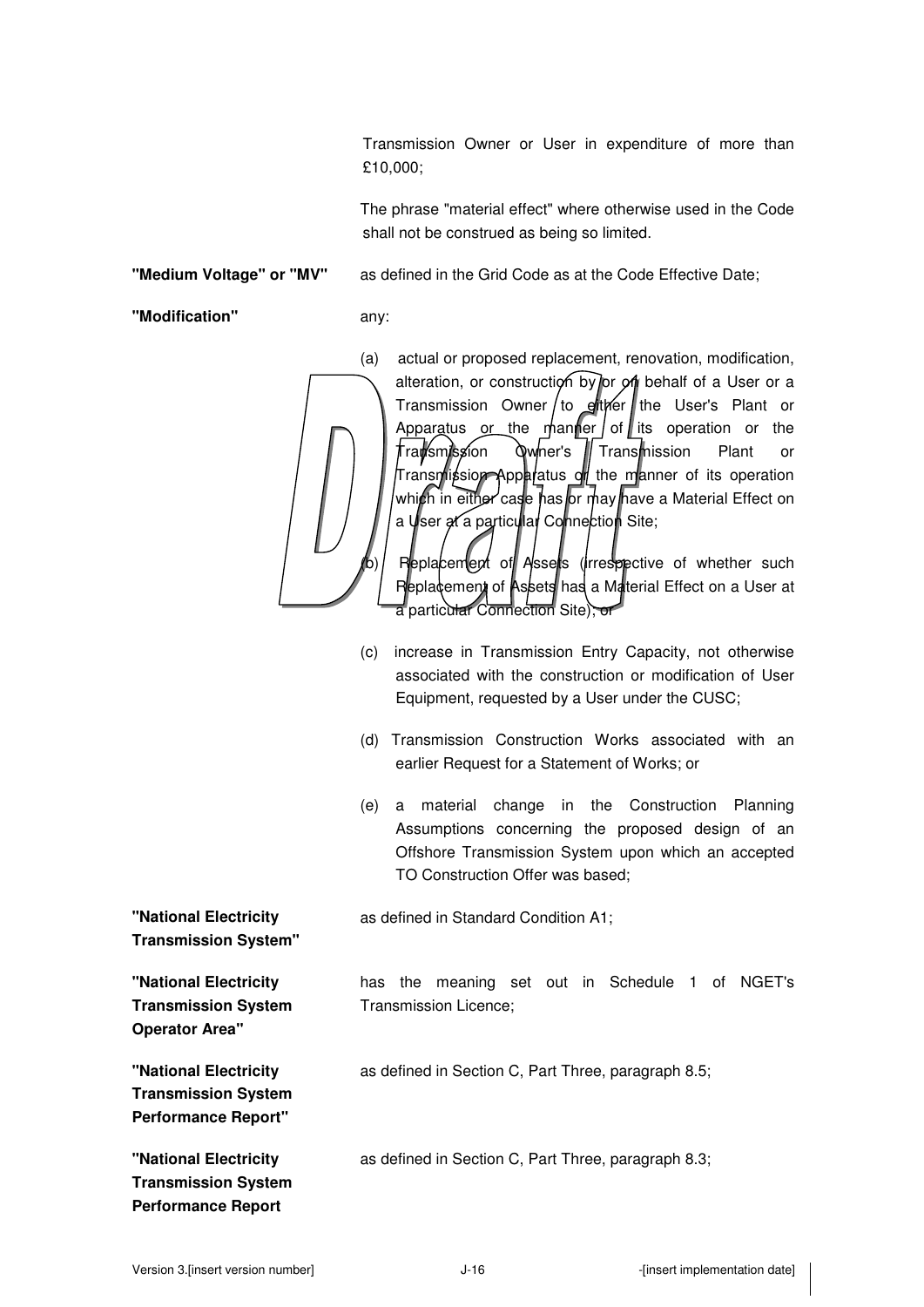**Timetable"** 

| "Network Operator"                                | as defined in the Grid Code as at the Code Effective Date;                                                                                                                                                                    |
|---------------------------------------------------|-------------------------------------------------------------------------------------------------------------------------------------------------------------------------------------------------------------------------------|
| "New Connection"                                  | a new or proposed Connection for which NGET has received a<br>User Application but in respect of which a New Connection Site<br>has not yet become Connected and Energised;                                                   |
| "New Connection Site"                             | the proposed Connection Site for a New Connection;                                                                                                                                                                            |
| "New Construction Planning<br><b>Assumptions"</b> | as defined in sub-paragraph 9.2.1 of Section I;                                                                                                                                                                               |
| "New Embedded<br>Transmission Interface Site"     | a new or proposed Embedded <i>Fransmission</i> Interface Site but<br>in respect of which such New Transmission Interface Site has<br>not yet become Epergised;                                                                |
| "New Transitional<br><b>Application"</b>          | as defined in sub-paragraph 9.1.3 of \$ection I;                                                                                                                                                                              |
| "New Transmission<br><b>Interface Site"</b>       | a new or proposed Transmission Interface Site but in respect<br>of which such Mew Transmission Interface Site has not yet<br>become Energised;                                                                                |
| "NGET"                                            | National Grid Electricity Transmission plc (No 2366977) whose<br>registered office is at 1-3 Strand, London WC2N 5EH;                                                                                                         |
| "NGET Application Date"                           | in respect of each Transmission Owner, the date on which<br>such Transmission Owner receives an effective NGET<br>Construction Application or NGET Request for a Statement of<br>Works in relation to a Construction Project; |
| "NGET Charges"                                    | Charges<br>comprising<br>Interruption<br>Payments,<br>Offshore<br>Construction Securities and Offshore Compensation Payments                                                                                                  |
| "NGET Connection<br><b>Application"</b>           | an application made by NGET to a Transmission Owner<br>pursuant to Section D, Part Two, paragraph 2.2 in relation to<br>the construction of a New Connection Site and containing the<br>information set out in Schedule Five; |
| "NGET Construction<br><b>Application"</b>         | as defined in Section D, Part Two, sub-paragraph 2.1.2;                                                                                                                                                                       |
| "NGET Credit Rating"                              | any one of the following:-                                                                                                                                                                                                    |
|                                                   | (a) a credit rating for long term debt of A- and A3 respectively<br>as set by Standard and Poor's or Moody's respectively;                                                                                                    |
|                                                   |                                                                                                                                                                                                                               |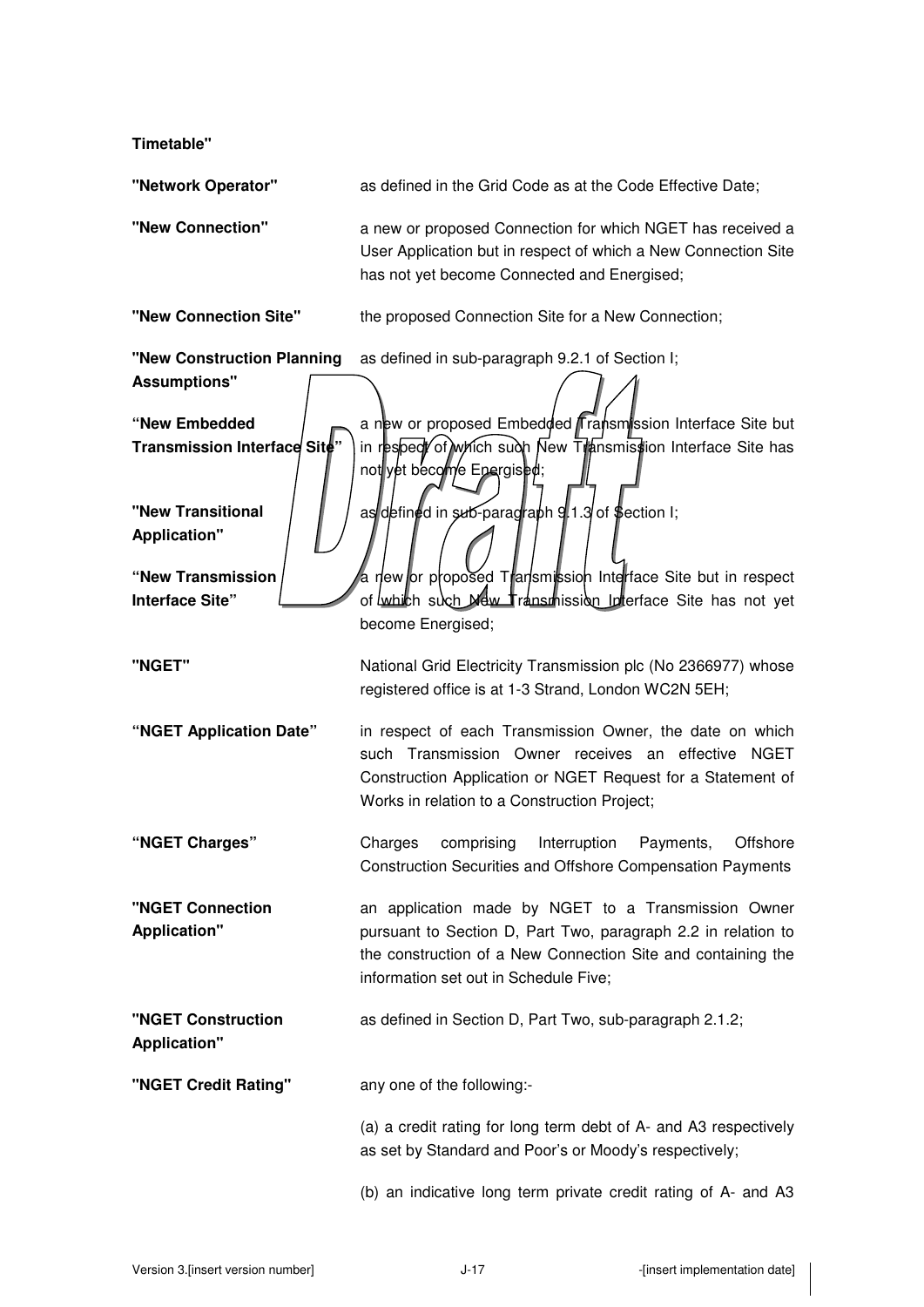respectively as set by Standard and Poor's or Moody's as the basis of issuing senior unsecured debt;

(c) a short term rating by Standard and Poor's or Moody's which correlates to a long term rating of A- and A3 respectively; or

(d) where the Offshore Transmission Owner's licence issued under the Electricity Act 1989 requires that User to maintain a credit rating, the credit rating defined in that User's Licence;

**"NGET Investment Plan"** as defined in Section D, Part One, sub-daragraph 2.1.4; **"NGET Modification Application"**  an application made by  $\overline{\text{NG}}$  Transmission Owner pursuant to Section D, Part Two, paragraph 2.2 in relation to the construction of a Modification and containing the  $\inf$  or mation set out in Schedule Six; **"NGET Request for a Statement of Works"**   $\alpha$  application made by NGET to a Transmission Owner pursuant to Section D. Part Four, paragraph 1.1 in relation the as $\sharp$ ess $\operatorname{\mathsf{l}}$ ment of the impact on the GB Transmission System of a Power Station connecting to a Distribution System and containing the information set out in Schedule 13; **NGET TEC Exchange Rate Application**  an application made by NGET to a Transmission Owner pursuant to Section D, Part Three, paragraph 1.1 in relation to the calculation of a TO TEC Exchange Rate and containing the information set out in Schedule 11; **"Non-Embedded Customer"** as defined in the CUSC as at the Code Effective Date; **"Non-Performing Party"** A Party that is unable to carry out any of its obligations under the Code in accordance with Section G, paragraph 8.1; **"Normal Capability Limits"** as defined in Section C, Part One, sub-paragraph 3.1.1; "**Normal Operating Range**" Subject as provided below, the voltage on the 400kV part of the Onshore Transmission System at each Interface Point with an Offshore Transmission System will normally remain within ±5% of the nominal value unless abnormal conditions prevail. The minimum voltage is -10% and the maximum voltage is +10% unless abnormal conditions prevail, but voltages between +5% and +10% will not last longer than 15 minutes unless abnormal conditions prevail. Voltages on the 275kV and 132kV parts of the Onshore Transmission System at each Interface Point with an Offshore Transmission System will normally remain within the limits ±10% of the nominal value unless abnormal conditions prevail. At nominal System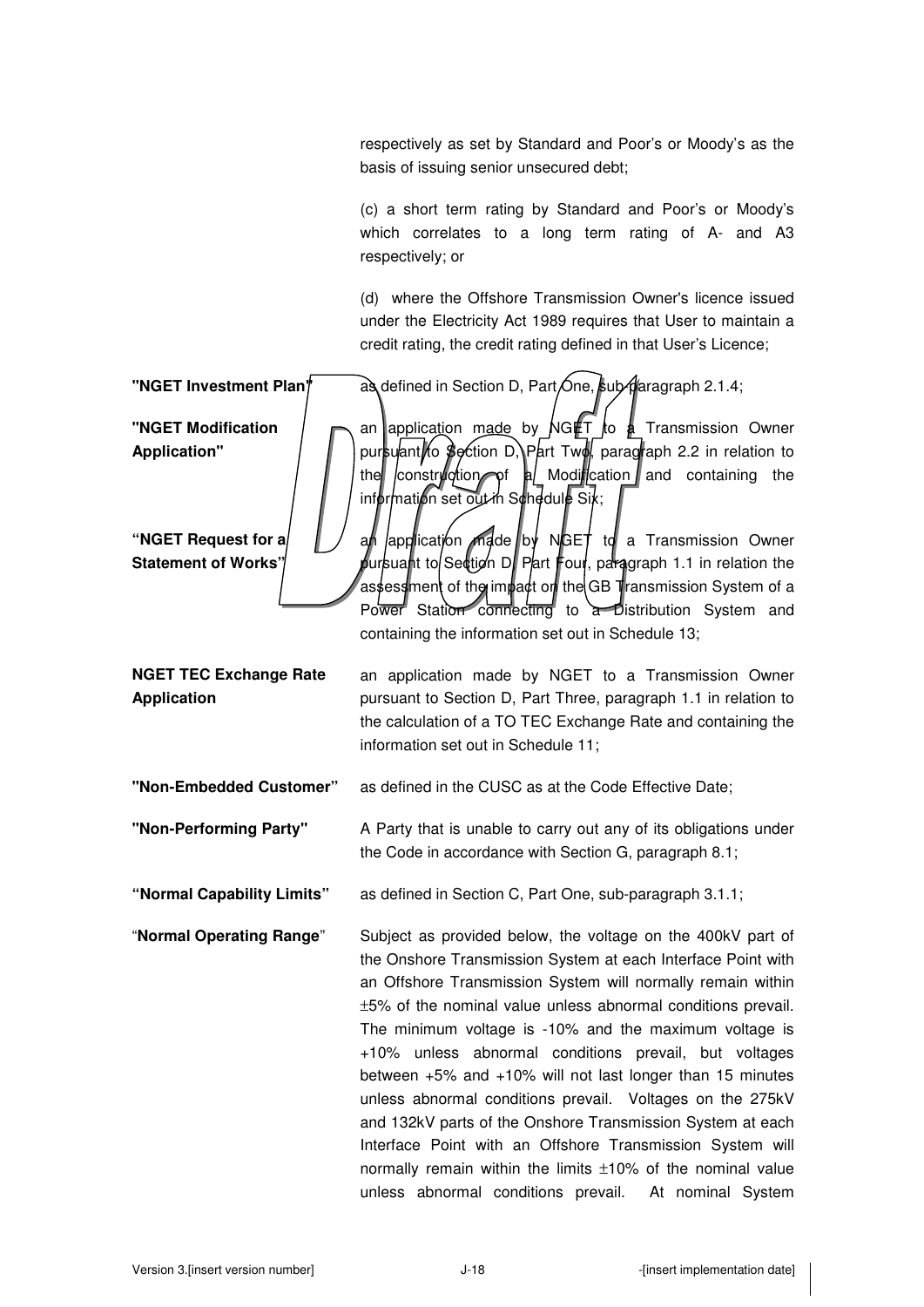voltages below 132kV the voltage of the Onshore Transmission System at each Interface Point with an Offshore Transmission System will normally remain within the limits ±6% of the nominal value unless abnormal conditions prevail. Under fault conditions, voltage may collapse transiently to zero at the point of fault until the fault is cleared.

NGET and an Offshore Transmission Owner may agree greater or lesser variations in voltage to those set out above in relation to a particular Interface Point, and insofar as a greater or lesser variation is agreed, the relevant figure set out above shall, in relation to that Offshore Transmission System at the particular Interface Point, be replaced by the figure agreed; "**Notice of Drawing"**  $\parallel$   $\parallel$  a notice of drawing signed by or on behalf of NGET; "ODIS Programme" | | | as defined in Section D. Part One, sub-paragraph 5.1.2; **"Offshore"** means wholly or partly in Offshore Waters and when used in conjunction/with another term and not defined means that the associated term is to be read accordingly; as defined in Section E, sub-paragraph 3.1.3; **"Offshore Construction**  the date on which an Offshore Transmission System is deemed to be commissioned in accordance with a TO Construction Agreement; an amount equivalent to the sum of: (a) 20% of the Forecast Offshore Construction Cost; and (b) the Liquidated Damages Liability; as defined in Section E, sub-paragraph 3.1.2; **"Offshore Construction**  Transmission Construction Works undertaken by an Offshore Transmission Owner; the annual statement prepared by NGET in accordance with Section D, Part One, paragraph 5 and Special Condition C4 of its Transmission Licence; **"Offshore Tender**  those regulations made by the Authority in accordance with section 6C of the Act to facilitate the determination on a competitive basis of the person to whom an offshore transmission licence is to be granted; **"Offshore TO Construction Agreement"**  as defined in Schedule Nine, Part C;

**"Offshore Compensation Payments"** 

**"Offshore Construction Completed Date"** 

**Secured Amount"** 

**"Offshore Construction Securities"** 

**Works"** 

**"Offshore Development Information Statement"** 

**Regulations"**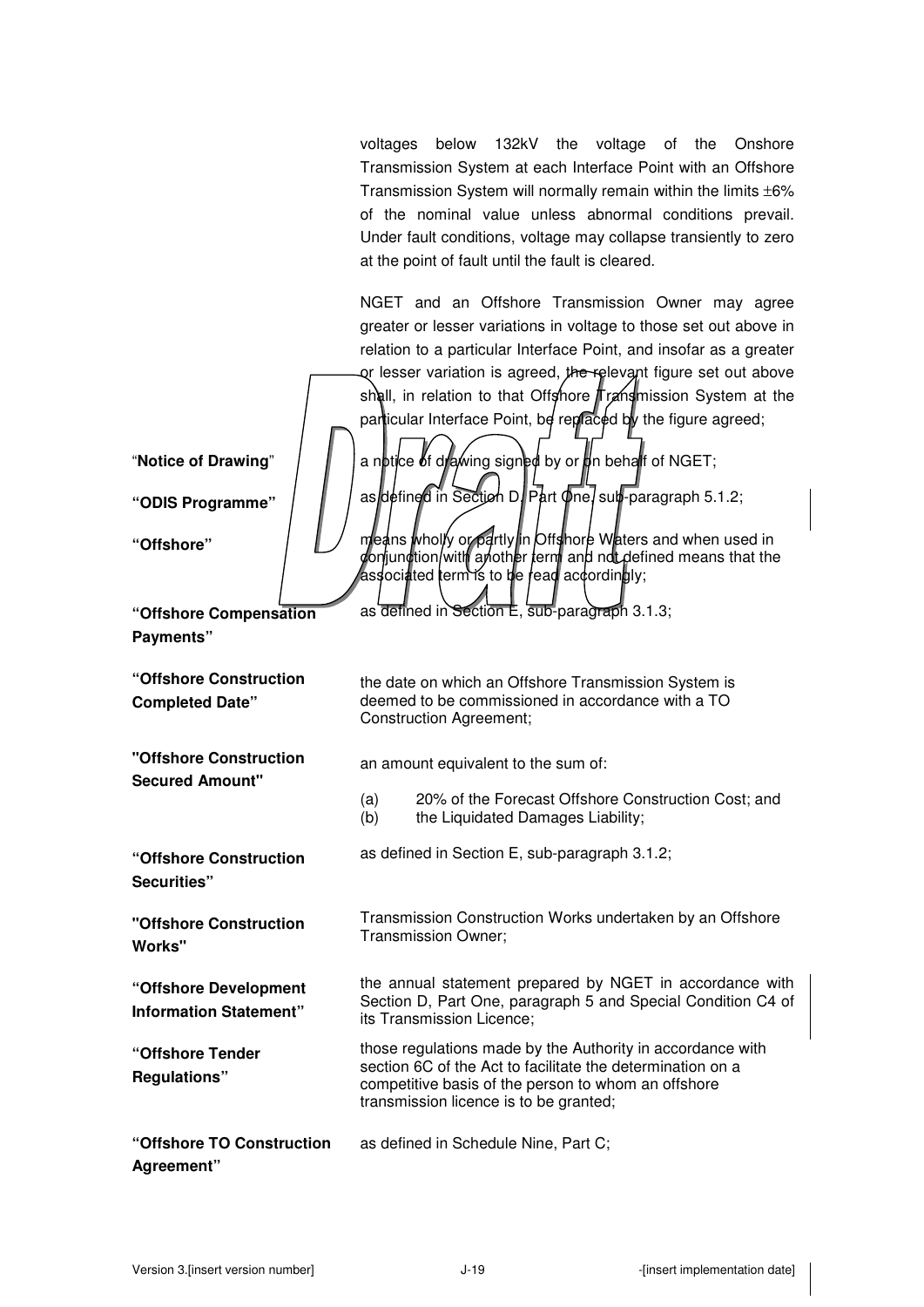| "Offshore Transmission                  | either,                                                                                                                                                                                                                                                                                                                                                                                                                                                                                                         |
|-----------------------------------------|-----------------------------------------------------------------------------------------------------------------------------------------------------------------------------------------------------------------------------------------------------------------------------------------------------------------------------------------------------------------------------------------------------------------------------------------------------------------------------------------------------------------|
| Owner"                                  | (a) such person in relation to whose Transmission Licence<br>the Standard Conditions in Section E (offshore<br>transmission owner standard conditions) have been<br>given effect; or,                                                                                                                                                                                                                                                                                                                           |
|                                         | (b) A Party who has acceded to this Code prior to the<br>grant of a Transmission Licence referred to in (a)<br>above as a requirement of the Offshore Tender<br>Regulations                                                                                                                                                                                                                                                                                                                                     |
| "Offshore Waters"                       | has the meaning given to "offshore waters" in Section 90(9) of<br>the Energy Act 2004;                                                                                                                                                                                                                                                                                                                                                                                                                          |
| "One Off Works"                         | the works described as such/in a $\nabla$ $\nabla$ department and algreement;                                                                                                                                                                                                                                                                                                                                                                                                                                   |
| "Onshore"                               | means within Great Britain (and when used in conjunction with<br>and ther ferm and not defined means that the associated term<br>is to be read accordingly)                                                                                                                                                                                                                                                                                                                                                     |
| "Onshore TO Construction"<br>Agreement" | as defined in Schedule Eight, sub-paragraph 1.1.3;                                                                                                                                                                                                                                                                                                                                                                                                                                                              |
| "Onshore Transmission                   | Scottish<br>Hydro-Eledtric<br><b>∏ransmission</b><br>Limited<br>SP.<br>or                                                                                                                                                                                                                                                                                                                                                                                                                                       |
| Owner"                                  | Transmission Limited or such other person in relation to whose<br>Transmission Licence the Standard Conditions in Section D<br>(transmission owner standard conditions) have been given<br>effect;                                                                                                                                                                                                                                                                                                              |
| "Operating Code"                        | that part of the Grid Code which is identified as the Operating<br>Code;                                                                                                                                                                                                                                                                                                                                                                                                                                        |
| "Operational"                           | in relation to Works undertaken by a Transmission Owner as<br>part of a Construction Project, means that such Works have<br>been completed and, in the case of Works at a Connection<br>Site, Commissioned so that, subject to any Works being<br>undertaken by NGET or another Transmission Owner, the<br>User can use the GB Transmission System and any User<br>Equipment the subject of the Construction Project to undertake<br>those acts and things capable of being undertaken pursuant to<br>the CUSC; |
| "Operational Capability<br>Limits"      | as defined in Section C, Part One, paragraph 4.3;                                                                                                                                                                                                                                                                                                                                                                                                                                                               |
| "Operational Effect"                    | an effect which causes the GB Transmission System to<br>operate (or be at a materially increased risk of operating)<br>differently to the way in which it would or may have normally<br>operated in the absence of such effect;                                                                                                                                                                                                                                                                                 |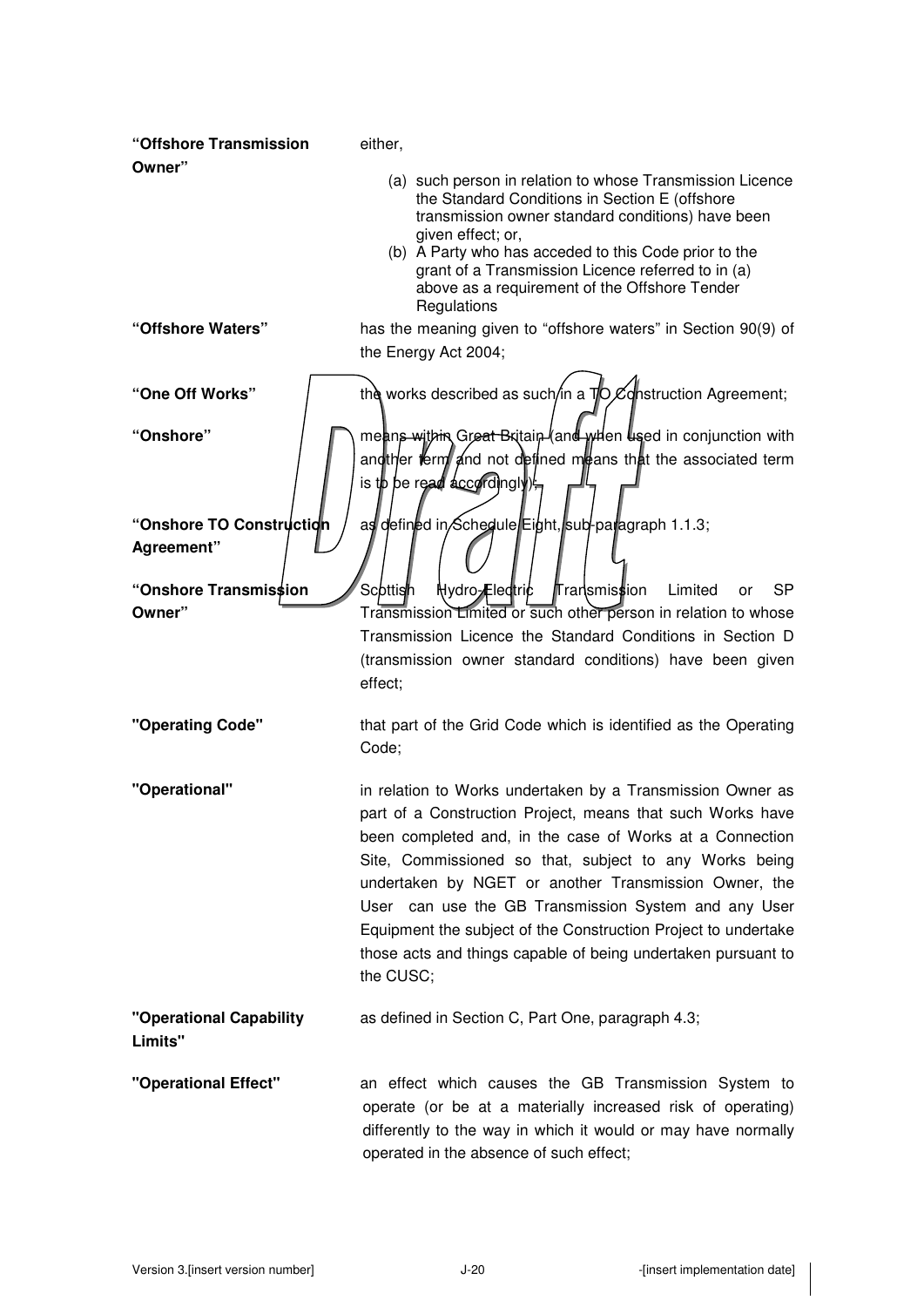| "Other Code"                               | as the context admits or requires, any of the CUSC, CUSC<br>Framework Agreement, Grid Code, BSC, BSC Framework<br>Agreement and any agreement entered into pursuant to any of<br>these;                                                                                                                                                                                                                                                                                                      |
|--------------------------------------------|----------------------------------------------------------------------------------------------------------------------------------------------------------------------------------------------------------------------------------------------------------------------------------------------------------------------------------------------------------------------------------------------------------------------------------------------------------------------------------------------|
| "Other Code Party"                         | other than NGET, a party (including its officers, employees or<br>agents) to or under any Other Code;                                                                                                                                                                                                                                                                                                                                                                                        |
| "Outage"                                   | (as the context admits or requires):                                                                                                                                                                                                                                                                                                                                                                                                                                                         |
|                                            | (a) a planned temporary reduction in the extent to which<br>Transmission Services/are proyicled by a Transmission<br>Owner pursuant to Section C. Part One, paragraph 2.1; or<br>a planned temporaly withdrawal from service (either<br>(b)<br>partially or completely) of NGET Plant and Apparatus in<br>comprising part of the<br>England and Wales<br>GB<br>Transmission System;                                                                                                          |
| "Outage Change"                            | as the meaning given in the Transmission Licence; had                                                                                                                                                                                                                                                                                                                                                                                                                                        |
| "Outage Implementation"<br><b>Process"</b> | as <del>'def</del> ined in Section C, Part Two, paragraph 6.1;                                                                                                                                                                                                                                                                                                                                                                                                                               |
| "Outage Plan"                              | the plan for the placement of Outages for each Financial Year<br>developed and maintained by NGET in accordance with<br>Section C, Part Two;                                                                                                                                                                                                                                                                                                                                                 |
| "Outage Proposal"                          | the proposal in respect of proposed Outages for each Financial<br>Year developed, maintained and submitted to NGET by each<br>Transmission Owner in accordance with, and including those<br>matters set out in, Section C, Part Two;                                                                                                                                                                                                                                                         |
| "Part"                                     | a part of this Code as referred to herein;                                                                                                                                                                                                                                                                                                                                                                                                                                                   |
| "Partial Shutdown"                         | the same as a Total Shutdown except that all generation has<br>ceased in a separate part of the Total System and there is no<br>electricity supply from External Interconnections or other parts<br>of the Total System to that part of the Total System and,<br>therefore that part of the Total System is shutdown, with the<br>result that it is not possible for that part of the Total System to<br>begin to function again without NGETs directions relating to<br><b>Black Start;</b> |
| "Party"                                    | as defined in Section B, paragraph 2.1;                                                                                                                                                                                                                                                                                                                                                                                                                                                      |
| "Party Applicant"                          | a Transmission Licensee or person obliged by the Offshore<br>Tender Regulations wishing to enter into the Framework                                                                                                                                                                                                                                                                                                                                                                          |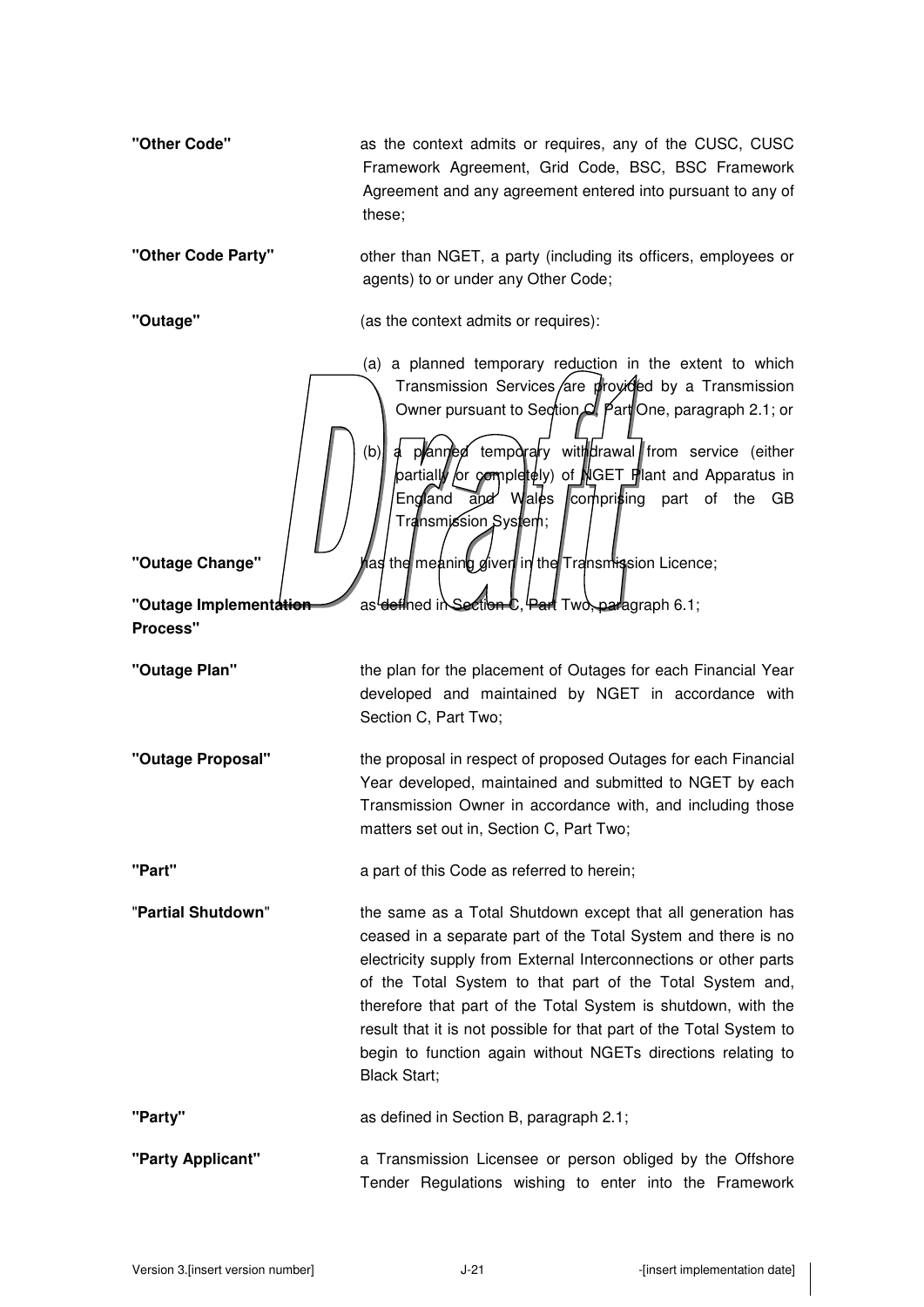Agreement; **"Party Category"** means, as the context requires, one of the following categories: (a) NGET; (b) Scottish Hydro Electric Transmission Limited; (c) SP Transmission Limited; and (d) the Offshore Transmission Owner Parties collectively.; **"Party Details"** the details required from a Party and Party Applicant under Section B, sub-paragraph 3.1.2 and paragraph 4.1 as applicable; **"Party Entry Processes**" ine procedures, processes and steps required to be taken by a Party on entry to the Code as defined in Section B, subparagraph 3 **"Party Liable"** | | | as defined in Section G, paragraph 4. **"Party Representatives"** | / the representatives of the Parties as defined in Section B, subfaragraph 6.1 **"Paying Party" Lettion E, paying Party"** as defined **"Permitted Activities"** activities carried on by: (a) NGET, for the purposes of its Main Business; and (b) a Transmission Owner, for the purpose of its Transmission Business; **"Performance Bond"** an on first demand without proof or conditions irrevocable performance bond or performance guarantee executed as a deed in a form reasonably satisfactory to NGET but in any case allowing for partial drawings and providing for the payment to NGET on demand forthwith on and against NGET delivery to the issuer thereof of a Notice of Drawing of the amount demanded therein; **"Planned Works"** as defined in Section D, Part One, sub-paragraph 2.1.2.3; **"Planning Assumptions"** in respect of each Transmission Owner: (a) NGET's forecasts of power flows onto and off the Transmission Owner's Transmission System under conditions which NGET reasonably foresees will arise in the course of a Financial Year; or (b) information which NGET reasonably considers is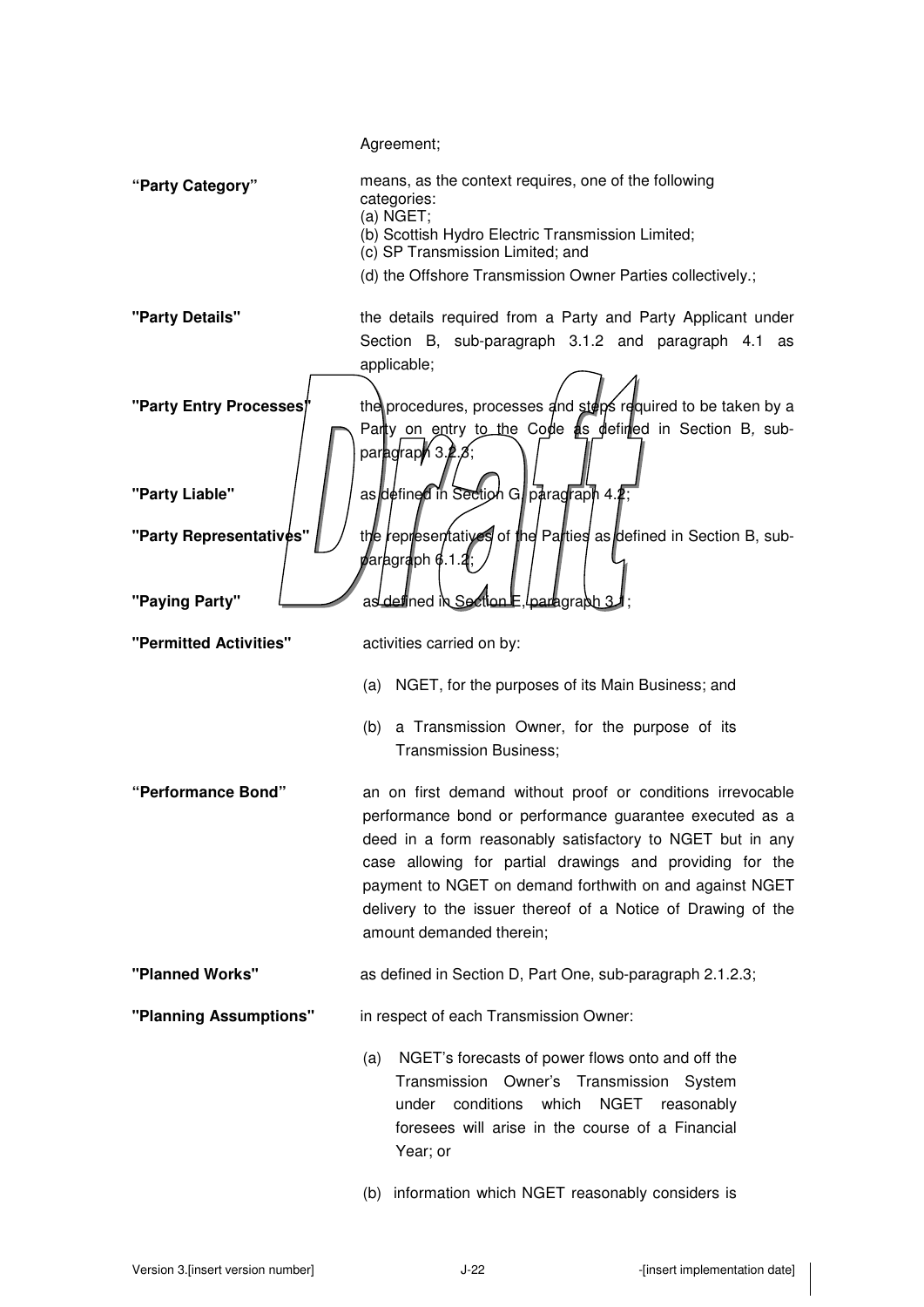necessary to allow the Transmission Owner to forecast power flows on to and off a Transmission Owner's Transmission System under conditions which NGET reasonably foresees will arise in the course of a Financial Year of operation,

developed, in each case, in accordance with Schedule Three;

**"Planning Code"** that part of the Grid Code which is identified as the Planning Code; **"Plant" fixed and moveable items used in the generation and/or supply in the fixed and moveable items used in the generation and/or supply** and/or transmission of electricity other than Apparatus; **"Possible Relevant Interruption"**  means an interruption which requires investigation to ascertain whether or not it is a Relevant Interruption; "**Power Factor"** As defined in the Grid Code; **"Power Station"** | as defined in the GUSC as at the Code Effective Date; **"Proceedings"** as defined in Section G, paragraph 17.1; **"Progress Report"** the progress report prepared and submitted by the Committee in accordance with Section B, sub-paragraph 7.2.8.1; **"Proposed Amendment"** a proposed amendment to this Code as defined at Section B, sub-paragraph 7.2.2.3; **"Proposed Amendment Report"**  the proposed form of the Amendment Report developed in accordance with and as defined in Section B, sub-paragraph 7.2.5.8; **"Proposer"** a Party or other person making a proposal for an amendment to the Code as defined in Section B, paragraph 7.2.2.1; **"Protection"** as defined in the Grid Code as at the Code Effective Date; **"Qualified Bank"** a City of London branch of a bank, its successors and assigns, which has throughout the validity period of the Performance Bond or Letter of Credit it issues in favour of NGET, a rating of at least A- in Standard and Poor's long term debt rating or A3 in Moody's long term debt rating provided that such bank is not during such validity period put on any credit watch or any similar credit surveillance which gives NGET reasonable cause to doubt that such bank may not be able to maintain the aforesaid rating throughout the validity period and no other event has occurred which gives NGET reasonable cause to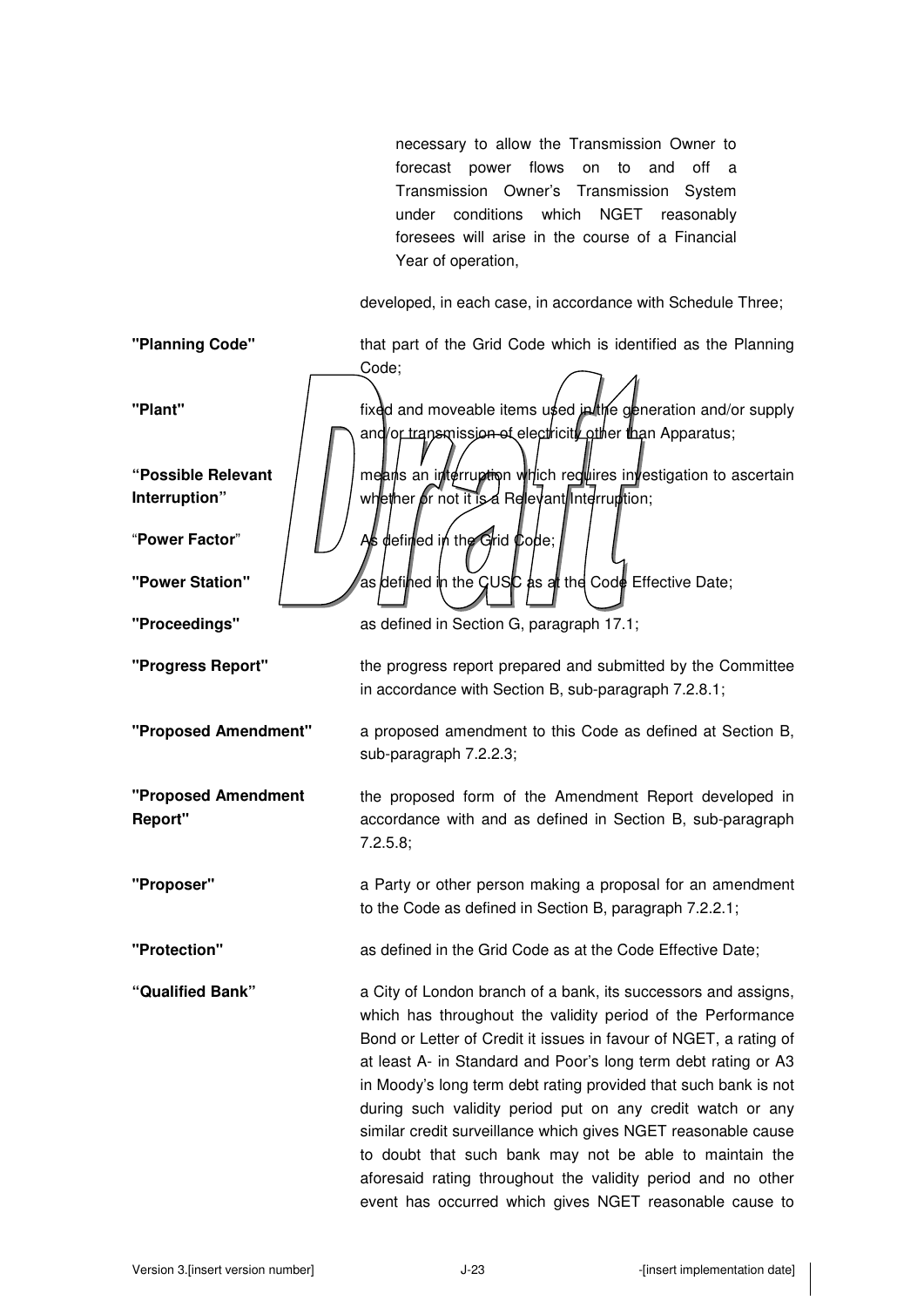have such doubt;

- **"Qualified Company"** a company which is a public company or a private company within the meaning of section 1(3) of the Companies Act 1985 and which is either :
	- (a) a shareholder of the User or any holding company of such shareholder or
	- (b) any subsidiary of any such holding company, but only where the subsidiary

(i) demonstrates to The Company's satisfaction that it has power under its constitution to give a Performance  $B$  of  $\alpha$  is than in respect of its subsidiary; (i) provides an extract of the minutes of a meeting of its

directors recording that the directors have duly concluded that the giving of the Performance Bond is likely to promote/the/success pf that subsidiary for the benefit of its members;

(iii) provides certified copies of the authorisation by every holding company of the subsidiary up to and including the holding company of the User, of the giving of the Performance Bond,

(the expressions "holding company" and "subsidiary" having the respective meanings assigned thereto by section 736, Companies Act 1985 as supplemented by section 144(3), Companies Act 1989) and which has throughout the validity period of the Performance Bond it gives in favour of The Company, a rating of at least A- in Standard and Poor's long term debt rating or A3 in Moody's long term debt rating or such lesser rating which The Company may in its absolute discretion allow by prior written notice given pursuant to a resolution of its board of directors for such period and on such terms as such resolution may specify provided that such company is not during such validity period put on any credit watch or any similar credit surveillance procedure which gives The Company reasonable cause to doubt that such company may not be able to maintain the aforesaid rating throughout the validity period of the Performance Bond and no other event has occurred which gives The Company reasonable cause to have such doubt;

**"Quorum"** the quorum required for a Committee Meeting as defined in Section B, sub-paragraph 6.4.5;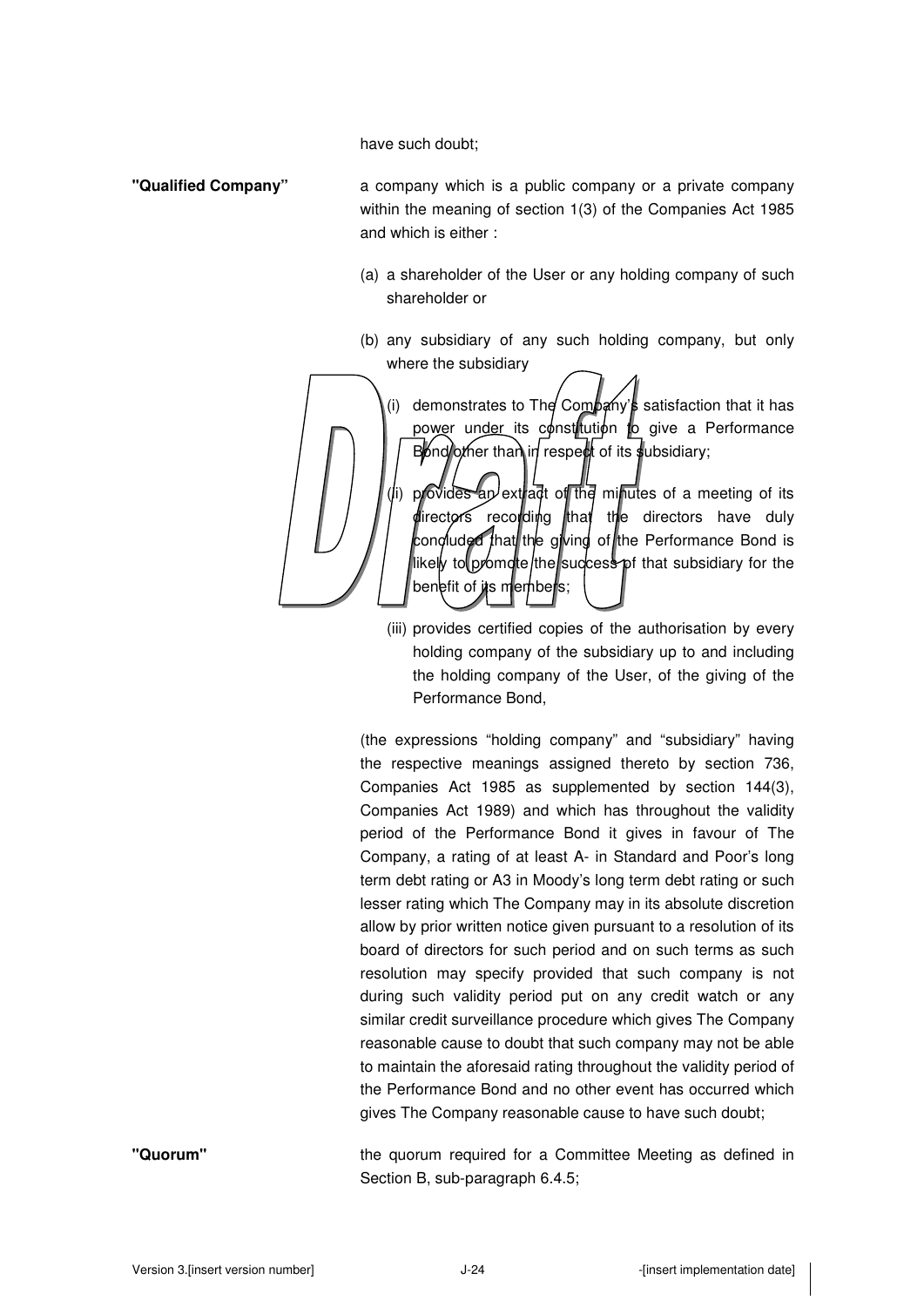"**Reactive Power**" As defined in the Grid Code; **"Reasonable Charges"** reasonable cost reflective charges comparable to charges for similar services obtainable in the open market; **"Receiving Party"** as defined in Section E, paragraph 3.1; **"Reference Notice"** a notice sent to the Authority or the Electricity Arbitration Association (as appropriate) and copied to each other Dispute Party in relation to a Dispute under Section H, paragraphs 4.1 or 5.1 setting out details of the Dispute; **"Regulations" the Electricity Safety, Quality and Continuity Regulations 2002; "Related Significant Incidents"**  a series of Significant Incidents in which one or more Significant Incidents cause or exacerbate one or more other Significant Incidents; **"Related Undertaking"** | | as defined in Standard Condition A1 **"Relevant Connection Site"** in respect of each Construction Uproject, Exchange Rate Request or Request for a Statement of Works: (a) the Connection Site or New Connection Site which is the subject of the relevant User Application; or (b) in the case of a User Application made to NGET by an Embedded User, the connection site of such Embedded User; **"Relevant Instrument"** any or, as the context may require, a particular one of the following: (a) the Act and all subordinate legislation made under the Act; (b) the Data Protection Act 1998 and all subordinate legislation made under it; (c) any Transmission Licence and any determination or notice made or issues by the Authority pursuant to the terms thereof, and whether under any of the foregoing or otherwise, all authorisations, approvals, licences, exemptions, filings, registrations, notarisations, consents, guidelines and other matters which are required or which a Party acting in accordance with Good Industry Practice would obtain or comply with for the purposes of the Code, of or from any

Competent Authority;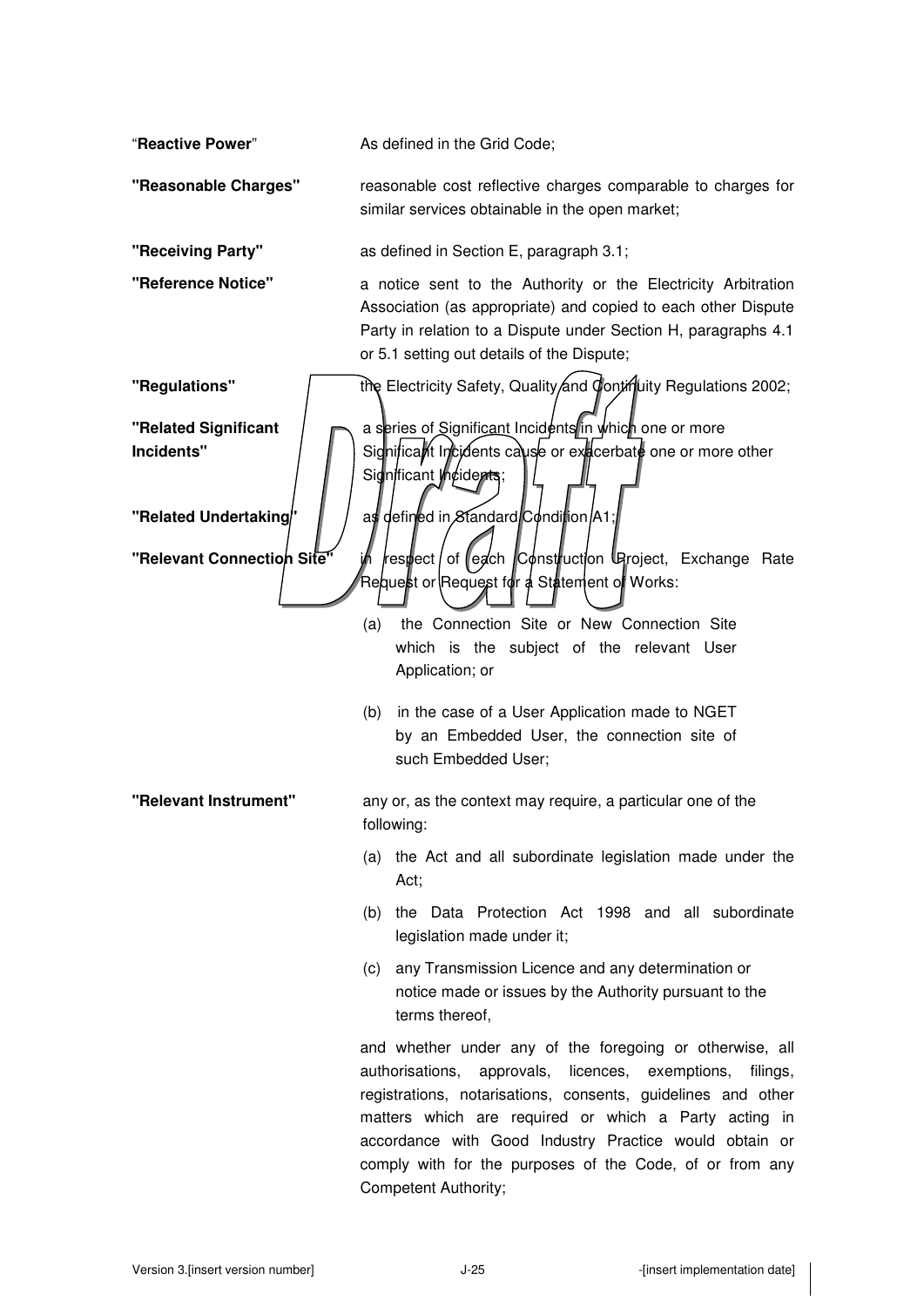**"Relevant Parties"** the Parties to a Code Procedure or proposed new Code Procedure;

**"Relevant Party Category"** means, as the context requires, a Party Category containing at least one Relevant Party;

**"Relevant Interruption"** as defined in the CUSC;

**"Replacement of Assets"** any replacement of Transmission Connection Assets by NGET or a Transmission Owner which is the subject of, or otherwise requires, notice to be given by NGET to a User under and pursuant to the CUSC;

**"Request for a Statement of Works"** 

an application made by a User to NGET under and pursuant to the CUSC in order that the impact on the GB Transmission System of  $\oint A$  Power Station connecting to that User's Distribution System may be assessed

**"Required Standard"** in  $\mathbb{I}$  in relation and item of Derogated Plant, the respective standard equired of that item (which shall not exceed that required by the Grid Code or the Licence Standard(s) as specified in or pursuant to a Transmission Derogation);

**"Safety Co-ordinators"** As defined in the Grid Code as at the Code Effective Date;

**"Safety Rules"** the rules of NGET, a Transmission Owner or a User that seek to ensure that persons working on Plant and/or Apparatus to which the rules apply are safeguarded from hazards arising from the System;

**"Schedule"** a schedule to and forming a part of this Code as referred to herein;

**"Scottish NSLPAs"** the agreement (as from time to time amended) between SP Transmission Limited and British Energy Generation (UK) Limited in relation to (i) Hunterston power station and Torness power station and (ii) the agreement (as from time to time amended) between SP Transmission Limited and British Nuclear Fuels plc in relation to Chapelcross power station.

**"Section"** a section of and forming a part of this Code as referred to herein;

**"Secured Event"** as defined in respect of the GB Transmission System and each of the Parties' Transmission Systems in the Licence Standards;

**"Services Capability** the specification of Transmission Owner Services provided and maintained in accordance with Section C, Part One, paragraph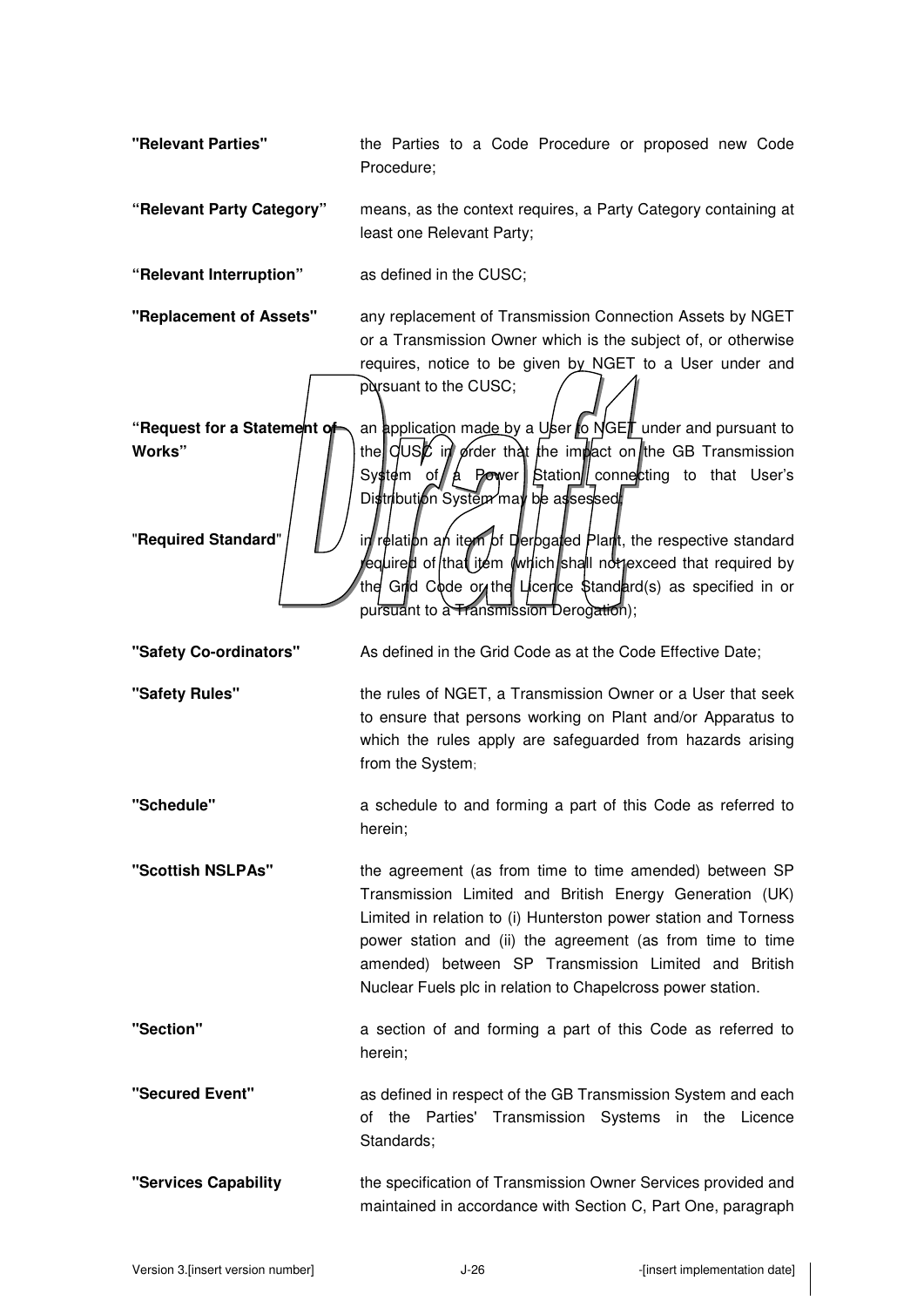**Specification"** 3.1;

**"Services Reduction"** as defined in Section C, Part One, sub-paragraph 4.1.2;

**"Services Reduction Risk"** as defined in Section C, Part One, sub-paragraph 4.5.2;

**"Services Restoration Proposal"** 

**"Seven Year Statement Works"** 

**"Seven Year Statement"** the annual statement prepared by NGET in accordance with Section D, Part One, paragraph 4 and Standard Condition C11 of its Transmission Licence;

as defined in Section C, Part One, sub-paragraph 4.6.4;

the works set out for a Transmission Owner in the Seven Year Statement and in a TO Construction Agreement which in such Transmission/Owner's reasonable opinion are required to be completed before the Completion Date to ensure that the GB  $Tr<sub>4</sub>$  Transmit  $\frac{1}{2}$  System complies with the requirements of Standard Condition C17 of NGET's Transmission Licence prior d Construction Project/being made Operational;

**"Significant Incident"** and Event which any Party determines, pursuant to Section C, Part Three, paragraph 4.1.3, has had or may have a significant effect on the GB Transmission System including, without limitation, an Event(s) having an Operational Effect which results in, or may result in:

- (a) operation of Plant and/or Apparatus either manually or automatically;
- (b) voltage on any part of the GB Transmission System moving outside statutory limits;
- (c) frequency of any part of the GB Transmission System falling outside statutory limits; or
- (d) instability of any part of the GB Transmission System.

**"Site Responsibility**  as defined in the Grid Code as at the Code Effective Date;

**Schedule"** 

- **"Special Condition"** a special condition of a Transmission Licence;
- **"Standard Condition"** a standard condition of Transmission Licences;
- **"Standard Planning Data"** the data listed in Part 1 of Appendix A of the Planning Code;
- **"Station Demand"** as defined in the CUSC as at Code Effective Date;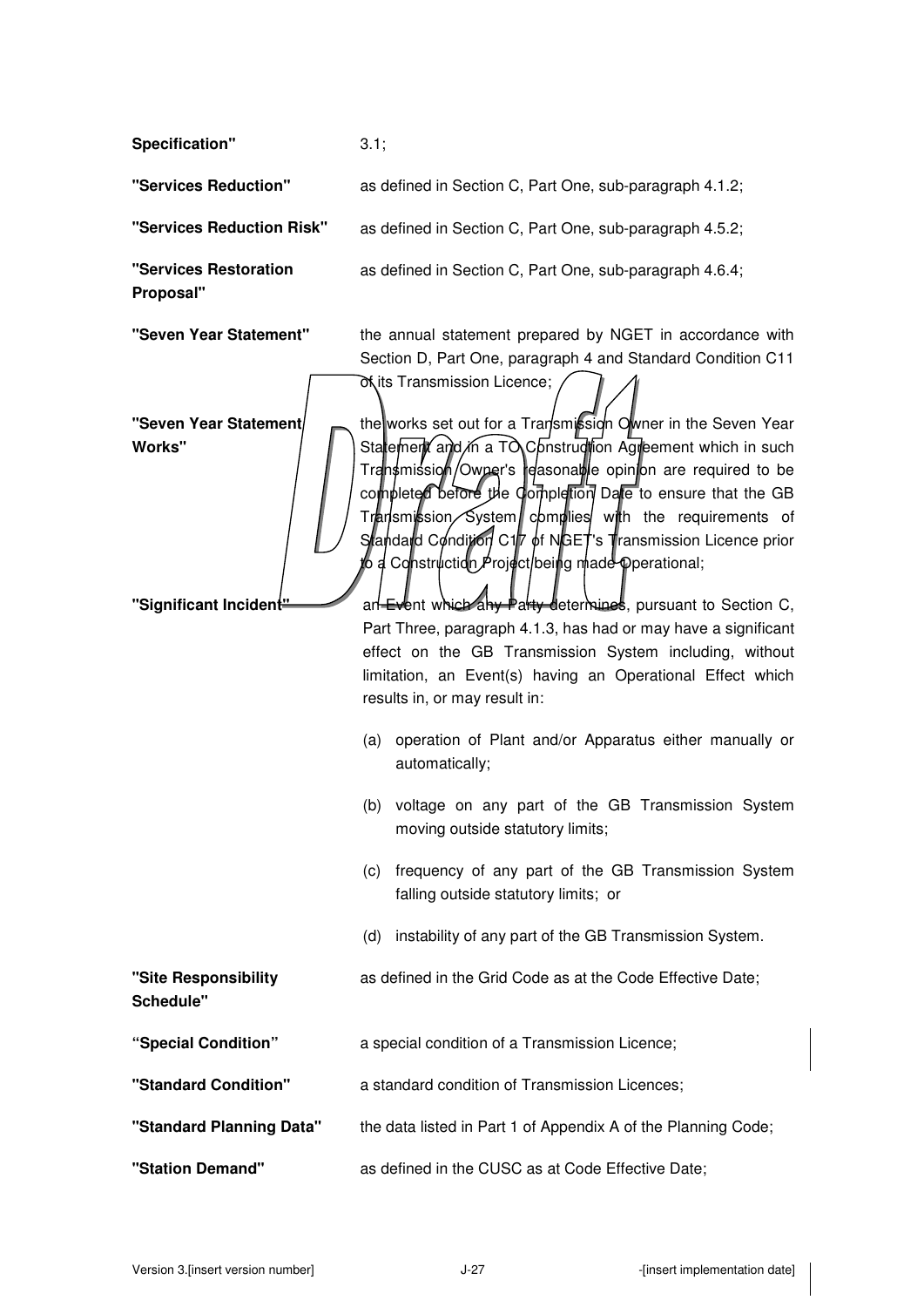| "Statement of Works<br><b>Assumptions Date"</b> | in respect of each Transmission Owner, the date on which<br>such Transmission Owner:                                                                                                                        |
|-------------------------------------------------|-------------------------------------------------------------------------------------------------------------------------------------------------------------------------------------------------------------|
|                                                 | (a)<br>receives Statement of Works Planning Assumptions<br>from NGET pursuant to Section D, Part Four, paragraph<br>2.2; or                                                                                 |
|                                                 | (b)<br>receives notice that NGET does not intend to generate a<br>set of Statement of Works Planning Assumptions under<br>Section D, Part Four, paragraph 2.3,                                              |
|                                                 | in relation to the Statement/of Works Project to which such<br>Statement of Works Planning Assulm ptions apply;                                                                                             |
| "Statement of Works Party                       | as defined in Section D) Part Four, paragraph 1.1;                                                                                                                                                          |
| "Statement of Works<br>Planning Assumptions"    | as defined in Section D. Part Four, paragraph 2.1;                                                                                                                                                          |
| "Statement of Works<br>Project"                 | yefers to the project associated with a NGET Request for a<br>Statement of Works;                                                                                                                           |
| "Supergrid Voltage"                             | As defined in the Grid Code                                                                                                                                                                                 |
| "SYS Programme"                                 | as defined in Section D, Part One, sub-paragraph, 4.1.2;                                                                                                                                                    |
| "System"                                        | as defined in the CUSC as at the Code Effective Date;                                                                                                                                                       |
| "System Construction"                           | Transmission Reinforcement Works or any other Works<br>required to be undertaken by a Transmission Owner in order to<br>facilitate the use or change in the use of the GB Transmission<br>System by a User; |
| "System Construction<br><b>Application"</b>     | an application made by NGET to a Transmission Owner<br>pursuant to Section D, Part Two, paragraph 2.2 in relation to<br>System Construction and containing the information set out in<br>Schedule Seven;    |
| "TEC Exchange Assumption<br>Date"               | in respect if each Transmission Owner, the date on which such<br>Transmission Owner:                                                                                                                        |
|                                                 | (a) receives TEC Exchange Planning Assumptions from<br>NGET pursuant to Section D, Part Three, paragraph 2.2;<br>or                                                                                         |
|                                                 | (b) receives notice that NGET does not intent to generate a<br>set of Construction Planning Assumptions under Section<br>D, Part Two, paragraph 2.3,                                                        |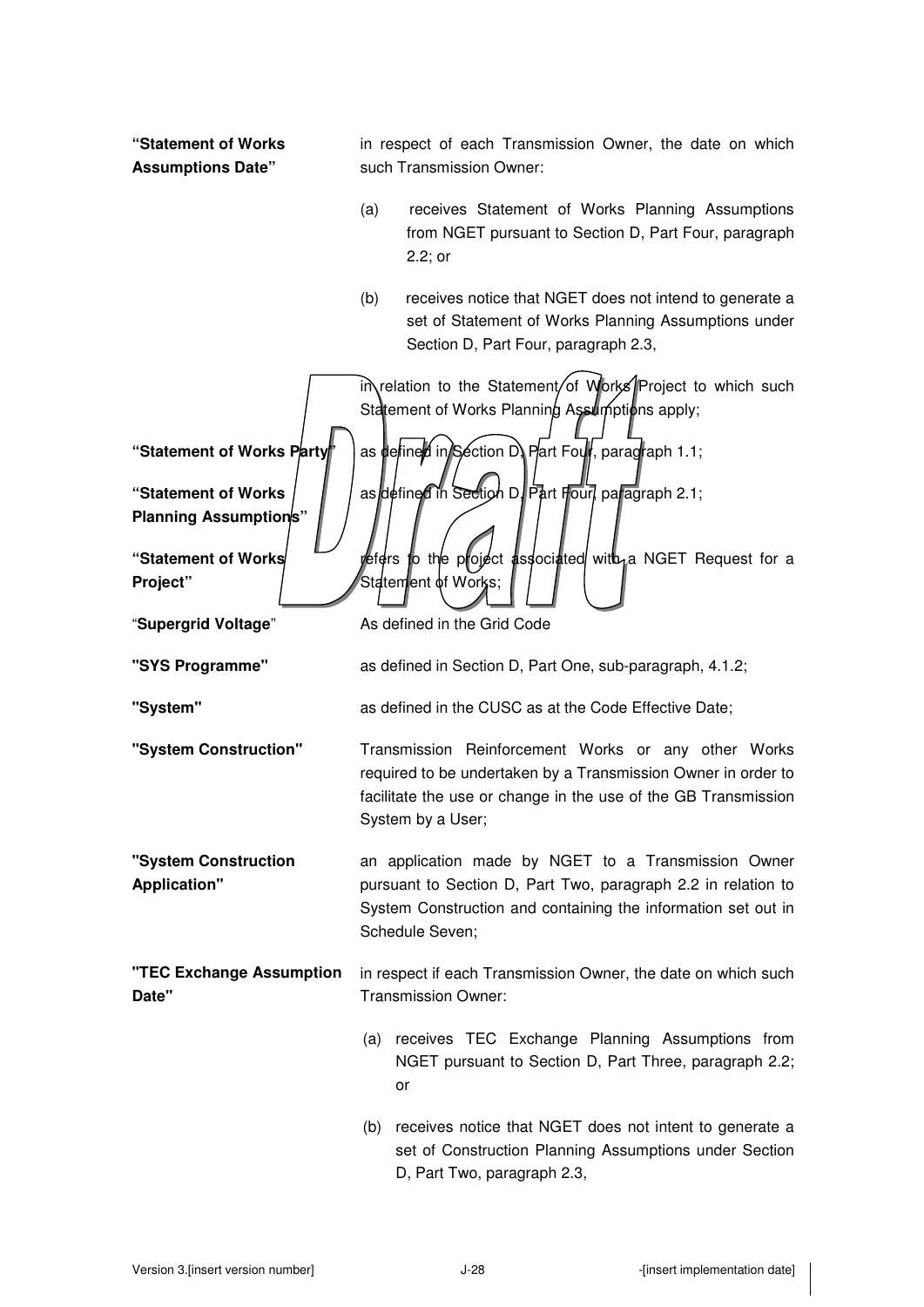in relation to the NGET TEC Exchange Rate Application to which such TEC Exchange Planning Assumption apply;

**"TEC Exchange Party"** as defined in Section D, Part Three, paragraph 1.1;

Site-Specific Charges

**"TEC Exchange Planning Assumption"**  as defined in Section D, Part Three, paragraph 2.1;

**"TEC Trade"** as defined in the CUSC as of the Code Effective Date;

**"Tests"** tests involving simulating conditions or the controlled application of irregular, unusual or extreme conditions on a Transmission System or any part  $\frac{1}{2}$  Transmission System or any other tests of a minor nature but which do not include commissioning or re-commissioning tests (and "**Testing**" shall be construed accordingly);

**"Third Party Works"**  $\parallel$   $\parallel$   $\parallel$  the works specified as such in a TO Construction Agreement;

**"TO Charges"** | stating the resolution of the TO General System Charges and TO

**"TO Commissioning Programme"** 

**"TO Construction Agreement"** 

**"TO Construction Programme"** 

the sequence of operations/tests necessary to connect User Works and Transmission Connection Asset Works to the GB Transmission System for the purpose of making the User Works available for operation to be determined, in respect of a Transmission Owner, pursuant to the relevant TO Construction Agreement between such Transmission Owner and NGET;

an Onshore TO Construction Agreement or an Offshore TO Construction Agreement;

**"TO Construction Offer"** an offer made by a Transmission Owner to NGET pursuant to Section D, Part Two, paragraph 4 and containing those matters set out in Schedule Eight;

as agreed between NGET and a Transmission Owner in relation to a Construction Project, or part of a Construction Project, and set out in the relevant TO Construction Agreement;

- **"TO Final Sums"** the amount payable by NGET on termination of a TO Construction Agreement being the aggregate from time to time and for the time being of:
	- (a) all Engineering Charges arisen prior to the date of termination;
	- (b) fees, expenses and costs (excluding costs on account of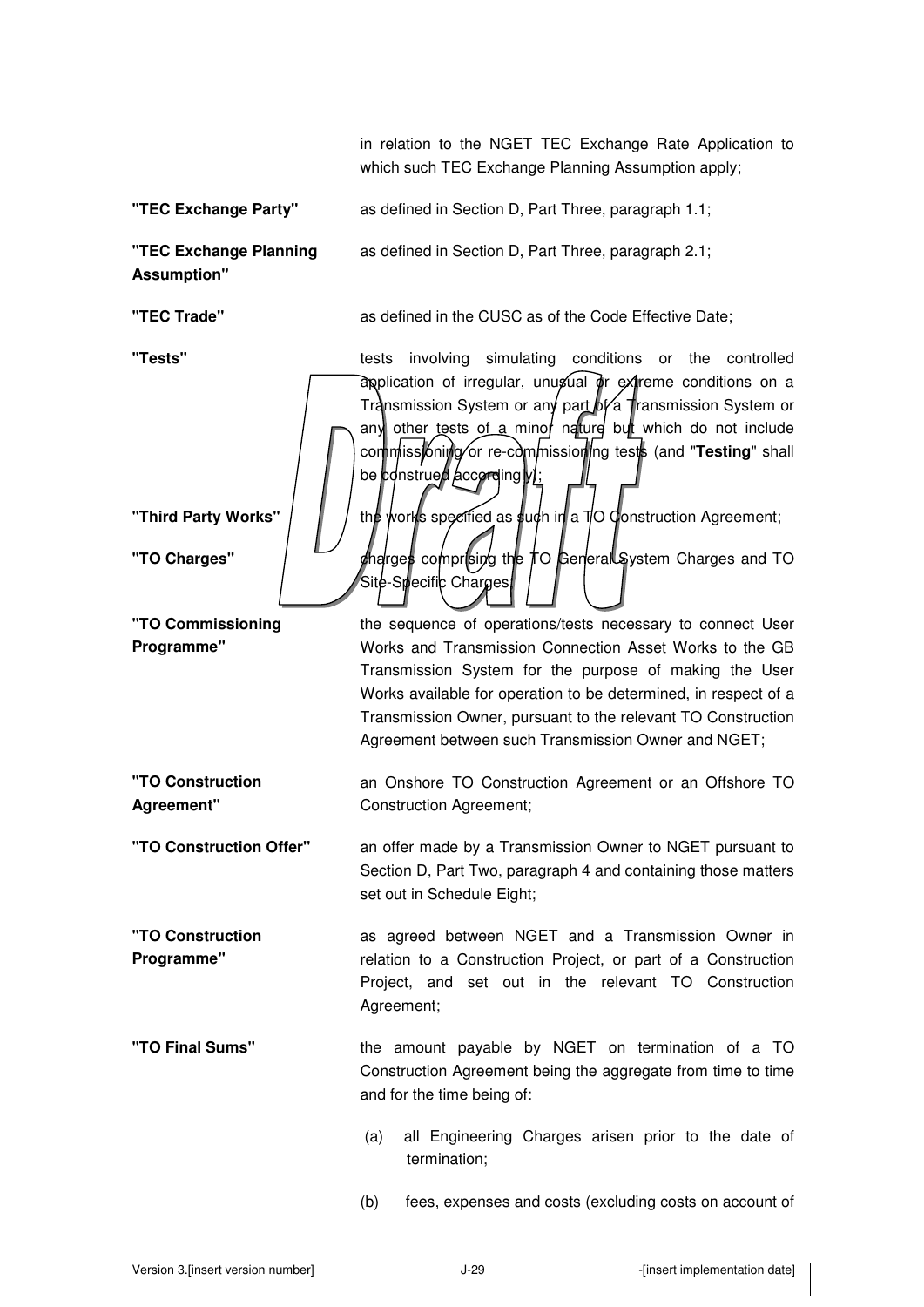|                                                            | interest charges incurred by the Transmission Owner) of                                                                                                                                                                                                                                |
|------------------------------------------------------------|----------------------------------------------------------------------------------------------------------------------------------------------------------------------------------------------------------------------------------------------------------------------------------------|
|                                                            | whatever nature reasonably and properly incurred or<br>due by the Transmission Owner in respect of any part of                                                                                                                                                                         |
|                                                            | the Transmission Construction Works;                                                                                                                                                                                                                                                   |
| "TO General System<br>Charges"                             | as defined in Section E, sub-paragraph 2.1.1;                                                                                                                                                                                                                                          |
| "TO Site Specific Charges"                                 | as defined in Section E, sub-paragraph 2.1.2;                                                                                                                                                                                                                                          |
| "TO Statement of Works<br>Notice"                          | as defined in Section D, Part Four, paragraph 3.1;                                                                                                                                                                                                                                     |
| "TO TEC Exchange Rate"                                     | the Transmission Entry Capacity available to a specific User as<br>a drect result of a spedific reduction in the Transmission Entry<br>Capacity available to $\parallel$ another User as calculated by a<br>Transmission Owner and provided to NGET in accordance with<br>Schedule 12; |
| "Total System"                                             | the/ National Ellectricity /Transmission System and all User<br>Systen¶s in the National Electricity<br>Transmission System<br>Operator Area,                                                                                                                                          |
| "Total Shutdown"                                           | as defined in the Grid Code as at the Code Effective Date;                                                                                                                                                                                                                             |
| "Transition Period"                                        | as defined in Standard Condition A1;                                                                                                                                                                                                                                                   |
| "Transitional Connection<br>Site"                          | as defined in sub-paragraph 9.1.3.1 of Section I;                                                                                                                                                                                                                                      |
| "Transitional Connection<br><b>Site Specification"</b>     | as defined in sub-paragraph 8.1.1 of Section I;                                                                                                                                                                                                                                        |
| "Transitional Construction<br><b>Planning Assumptions"</b> | as defined in sub-paragraph 8.3.1 of Section I;                                                                                                                                                                                                                                        |
| "Transitional<br><b>Implementation Dispute"</b>            | as defined in paragraph 13.5 of Section I;                                                                                                                                                                                                                                             |
| "Transitional Investment<br>Plans"                         | as defined in sub-paragraph 7.1.1 of Section I;                                                                                                                                                                                                                                        |
| "Transitional NGET<br><b>Investment Plan"</b>              | as defined in sub-paragraph 7.2.1 of Section I;                                                                                                                                                                                                                                        |
| "Transitional Outage Plan"                                 | as defined in sub-paragraph 5.1.1 of Section I;                                                                                                                                                                                                                                        |
| "Transitional Outage                                       | as defined in sub-paragraph 5.2.1 of Section I;                                                                                                                                                                                                                                        |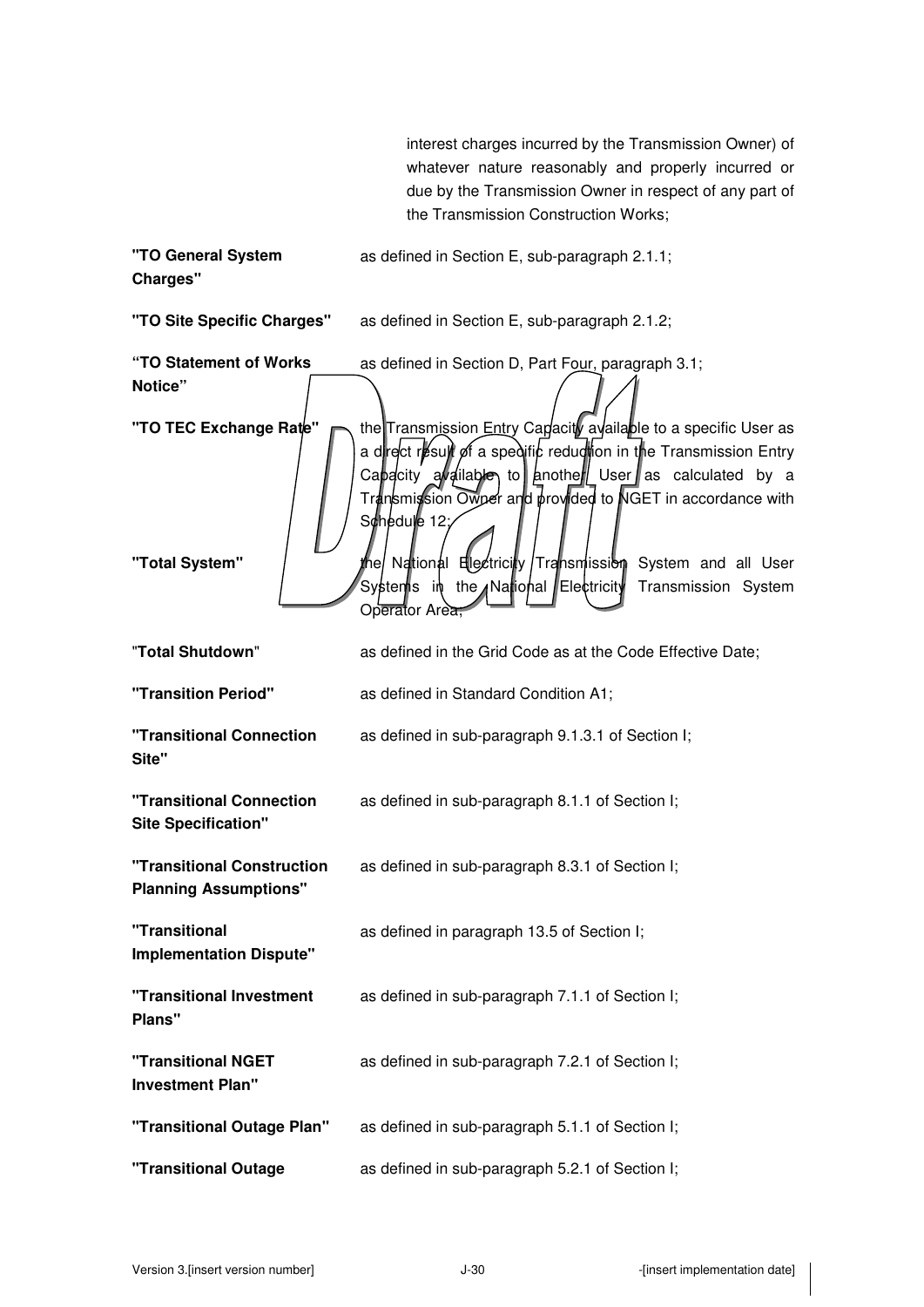**Proposal"** 

**"Transitional Planning Assumptions"**  as defined in sub-paragraph 7.3.1 of Section I;

**"Transitional Services Capability Specification"**  as defined in paragraph 4.1 of Section I;

**"Transmission"** when used in conjunction with another term relating to equipment, whether defined or not, that the associated term is to be read as being part of or directly associated with the National Electricity Transmission \$ystem and not of or with a User System; **"Transmission Business"** | as defined in Standard Condition A1; **"Transmission Connection Asset(s)"**  the assets specified as Transmission Connection Assets: in the Connection Site Specification; and b) in relation to assets still being constructed, in the relevant TO Construction Agreement;

**"Transmission Connection Asset Works"**  the works specified as such in a TO Construction Agreement;

As defined in the Grid Code

**"Transmission Construction**  as defined in Schedule Eight, sub-paragraph 1.1.3; **Works"** 

"**Transmission DC Converter**"

**"Transmission Derogation"** a direction issued by the Authority relieving a Transmission Owner from the obligation under its Transmission Licence to comply with standards or requirements in accordance with which it is otherwise required to plan and develop its Transmission System (including any conditions which apply in respect of such derogation, and "**Derogated**" shall be construed accordingly;

**"Transmission Entry Capacity"**  the figure specified as such for a Connection Site in a NGET Construction Application or NGET TEC Exchange Application;

**"Transmission Information"** information related to the planning, development, operation or configuration of any part of a Transmission System or of the GB Transmission System, but not including User Data;

**"Transmission Interface** as defined in Schedule Fifteen;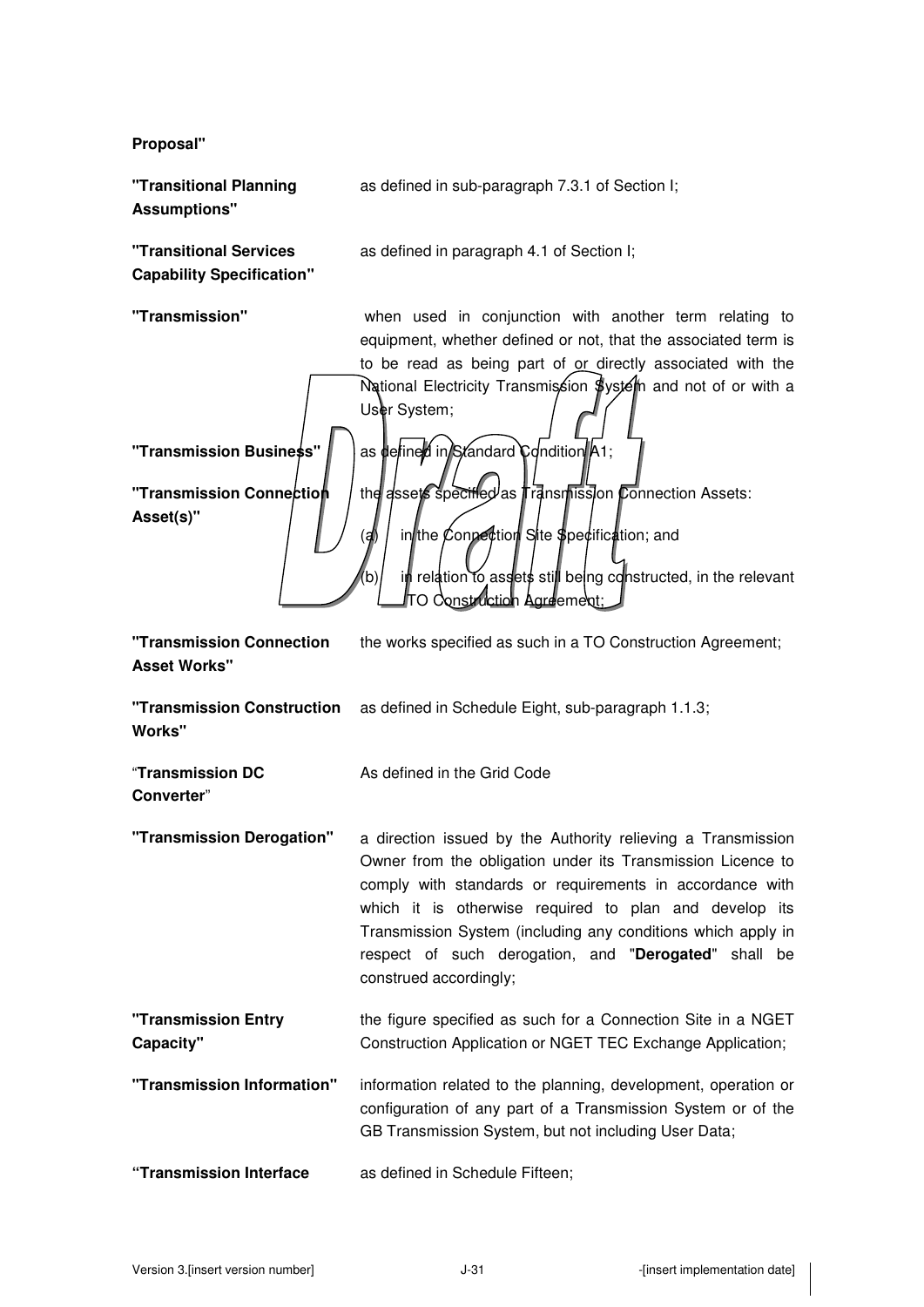| Agreement"                                                       |                                                                                                                                                                                                                                                                                                                                                                      |
|------------------------------------------------------------------|----------------------------------------------------------------------------------------------------------------------------------------------------------------------------------------------------------------------------------------------------------------------------------------------------------------------------------------------------------------------|
| "Transmission Interface<br>Asset(s)"                             | the assets specified as Transmission Interface Assets:                                                                                                                                                                                                                                                                                                               |
|                                                                  | in the Interface Site Specification; and<br>(a)                                                                                                                                                                                                                                                                                                                      |
|                                                                  | in relation to assets still being constructed, in the relevant<br>(b)<br>TO Construction Agreement;                                                                                                                                                                                                                                                                  |
| "Transmission Interface<br>Site"<br>"Transmission Interface Site | each location at which Plant and/or Apparatus forming part of<br>an Offshore Transmission System and Plant and/or Apparatus<br>Torming part of an Onshore Trangmiss on System required to<br>comnect that Offshore Transmission System to the Onshore<br>Transmission System (or vice versa) are situated.<br>as defined in Section C, Hart Three, sub paragraph 3.2 |
| Party"<br>"Transmission Interface Site<br>Specification"         | as defined in Section D. Hart One, sub-paragraph 2.7.1                                                                                                                                                                                                                                                                                                               |
| "Transmission Inve <del>stment</del><br>Plan"                    | the plan developed by dach Transmission Owner in relation to<br>the development and maintenance each Financial Year of its<br>Transmission System pursuant to Section D, Part One, sub-<br>paragraph 2.1.1 and containing those matters set out in sub-<br>paragraph 2.1.2;                                                                                          |
| "Transmission Licence"                                           | a transmission licence granted or treated as granted under<br>section $6(1)(b)$ of the Act;                                                                                                                                                                                                                                                                          |
| "Transmission Licence<br><b>Conditions"</b>                      | the conditions contained in and amended from time to time in<br>accordance with a Transmission Licence;                                                                                                                                                                                                                                                              |
| "Transmission Licensee"                                          | the holder for the time being of a Transmission Licence;                                                                                                                                                                                                                                                                                                             |
| "Transmission Owner"                                             | an Onshore Transmission Owner or an Offshore Transmission<br>Owner                                                                                                                                                                                                                                                                                                   |
| "Transmission Owner Site"                                        | a site owned (or occupied pursuant to a lease, licence or other<br>agreement) by a Transmission Owner in which there is a<br>Connection. For the avoidance of doubt, a site owned by a<br>User but occupied by a Transmission Owner is a Transmission<br>Owner Site;                                                                                                 |
| "Transmission<br><b>Reinforcement Works"</b>                     | in relation to a particular Construction Project, as defined in<br>respect of each relevant Transmission Owner in its TO<br><b>Construction Agreement;</b>                                                                                                                                                                                                           |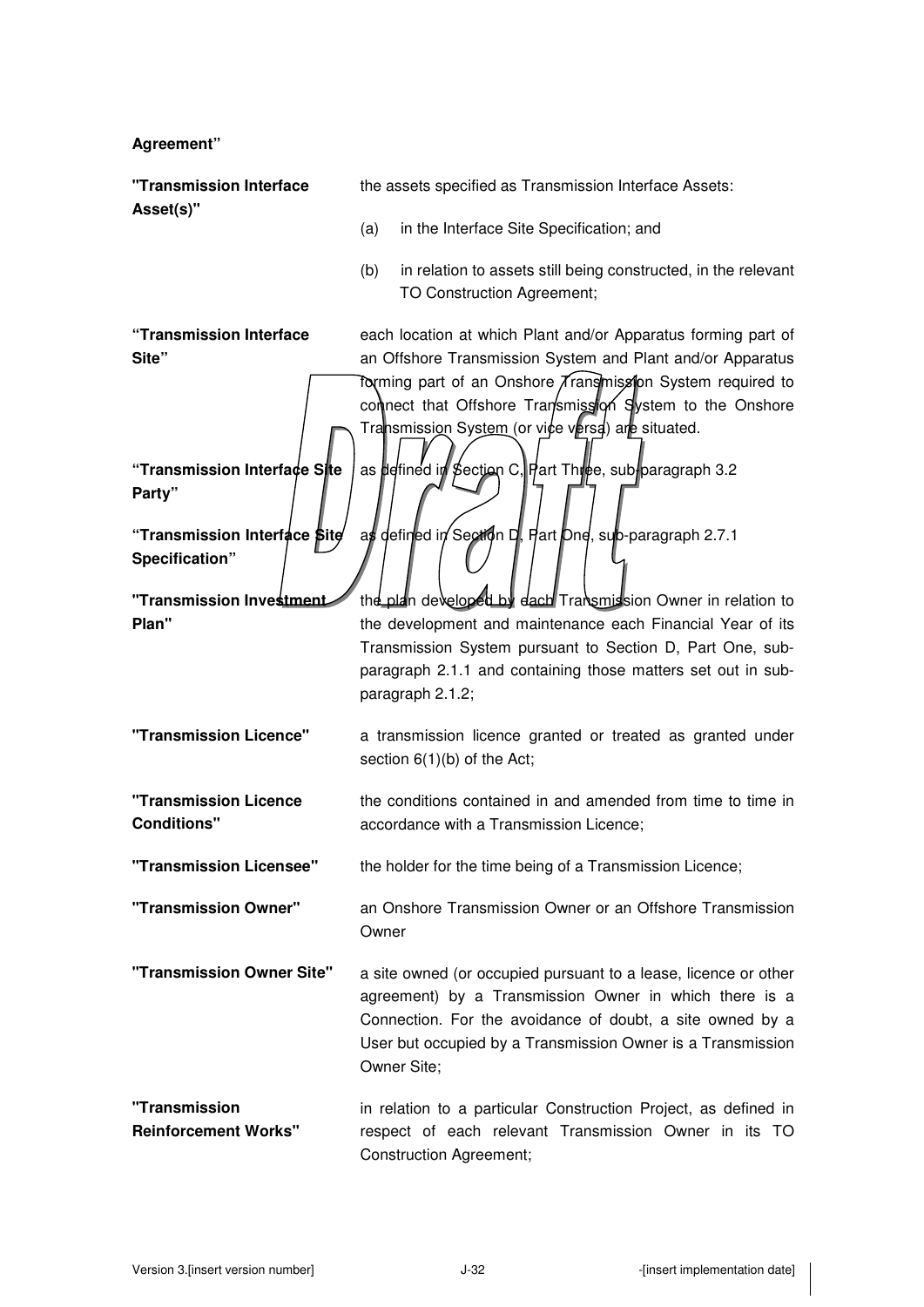**"Transmission Services"** as defined in Section C, Part One, paragraph 2;

**"Transmission System"** in respect of each Party, has the meaning given to the term "licensee's transmission system" in Standard Condition A1;

**"Unsecured Event"** as defined in respect of the National Electricity Transmission System and each of the Transmission Owner's Transmission Systems in the Licence Standards;

**"Urgent Proposed Amendment"**  an urgent proposal to amend the Code proposed in accordance with Section B, sub-paragraph 7.2.6;

**"Use of System Charging Methodology"** 

**"User(s)"** 

as defined in standard condition A any person (other than NGET of a Transmission Owner) who is authorised/to generate, participate in the transmission of, distribute or supply electricity or who is included in a class of person or persons which has been granted an exemption from section 6 of the Act and any person engaged in the sale or purchase of electricity or who otherwise purchases or acquires for/pur**c**hase electricity;

**"User Application"** an application made by a User to NGET under and pursuant to the CUSC in respect of:

- (a) a New Connection; or
- (b) a Modification; or
- (c) use of the GB Transmission System; or
- (d) an Exchange Rate Request; or
- (e) a Request for a Statement of Works by such User.

# **"User Application Date"** the date of receipt by NGET of an effective User Application pursuant to the CUSC;

**"User Data"** information of or related to a User or Users including, without limitation, information about the business of a User, a User Site, User Works, User Outage or the operation or configuration of any User Equipment or User System.

**"User Derogation"** a direction issued by the Authority relieving a User from the obligation under its Licence to comply with such parts of the Grid Code or any Distribution Code as may be specified in such direction, and "**Derogated**" shall be construed accordingly;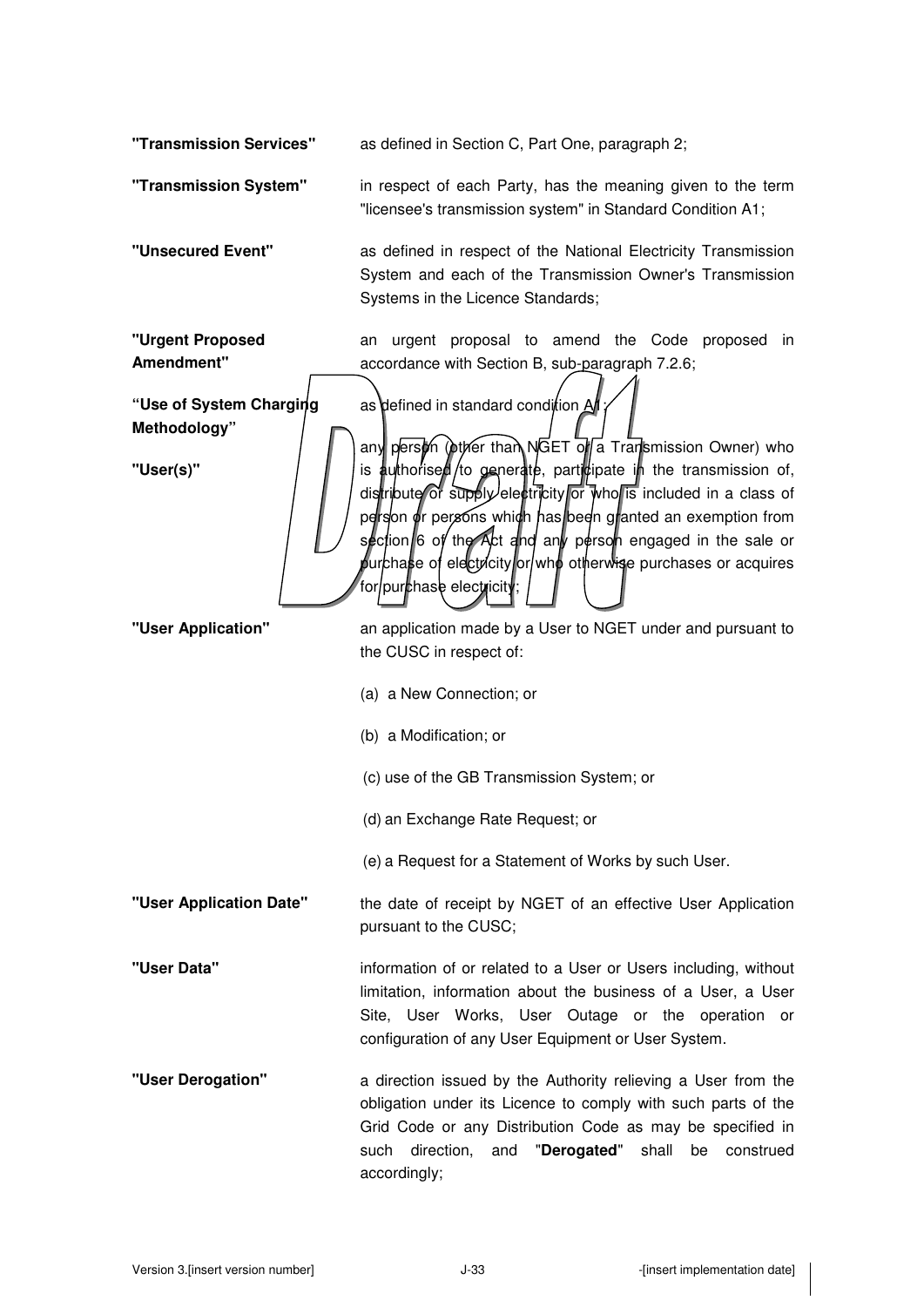- **"User Equipment"** the Plant and Apparatus owned by a User (ascertained in the absence of agreement to the contrary by reference to the rules set out in Section D, Part One, paragraph 3) which: (a) is connected to the Transmission Connection Assets forming part of the GB Transmission System at any particular Connection Site or New Connection Site to which that User wishes so to connect or (b) is connected to a Distribution System to which that User system wishes so to connect;
- 

**"User Outage"** a planned Outage of part or all of a User System or User Equipment;

"User Site" **a** site owned (or occupied pursuant to a lease, licence or other agreement by a User in which there is a Connection. For the avoidance of doubt, a site owned by NGET or a Transmission Owner but occupied by a Weser is a User Site;

**"User System"** | | | as defined in the CUSC as at Code Effective Date:

**"User Works"** / those works to be undertaken by a User which are necessary for installation of User Equipment and which are specified for each Construction Project in the relevant TO Construction Agreement(s);

**"Value Added Tax" "VAT"** has the meaning given to such term in the Value Added Tax Act 1994 and any tax of a similar nature which may be substituted for a levied in addition to it;

**"Voltage Waveform Quality"** means the quality of voltage waveform on the National Electricity Transmission System taking account of harmonic content, phase unbalance and voltage fluctuations;

**"Voltage Waveform Quality Assessment"**  means an assessment of the impact of an offshore transmission system on Voltage Waveform Quality at an Interface Point;

- **"Week"**  shall have the same meaning as the term "Week" is used in the Grid Code as at the Code Effective Date;
- **"Withdrawal Date"** the date defined in Section B, paragraph 5.1.4 upon which the Withdrawing Party shall withdraw from the Framework Agreement;
- **"Withdrawal Notice"** the notice issued by a Party wishing to withdraw from the Framework Agreement as defined in Section B, sub-paragraph 5.1.2;

**"Withdrawing Party"** a Party wishing to withdraw from the Framework Agreement in